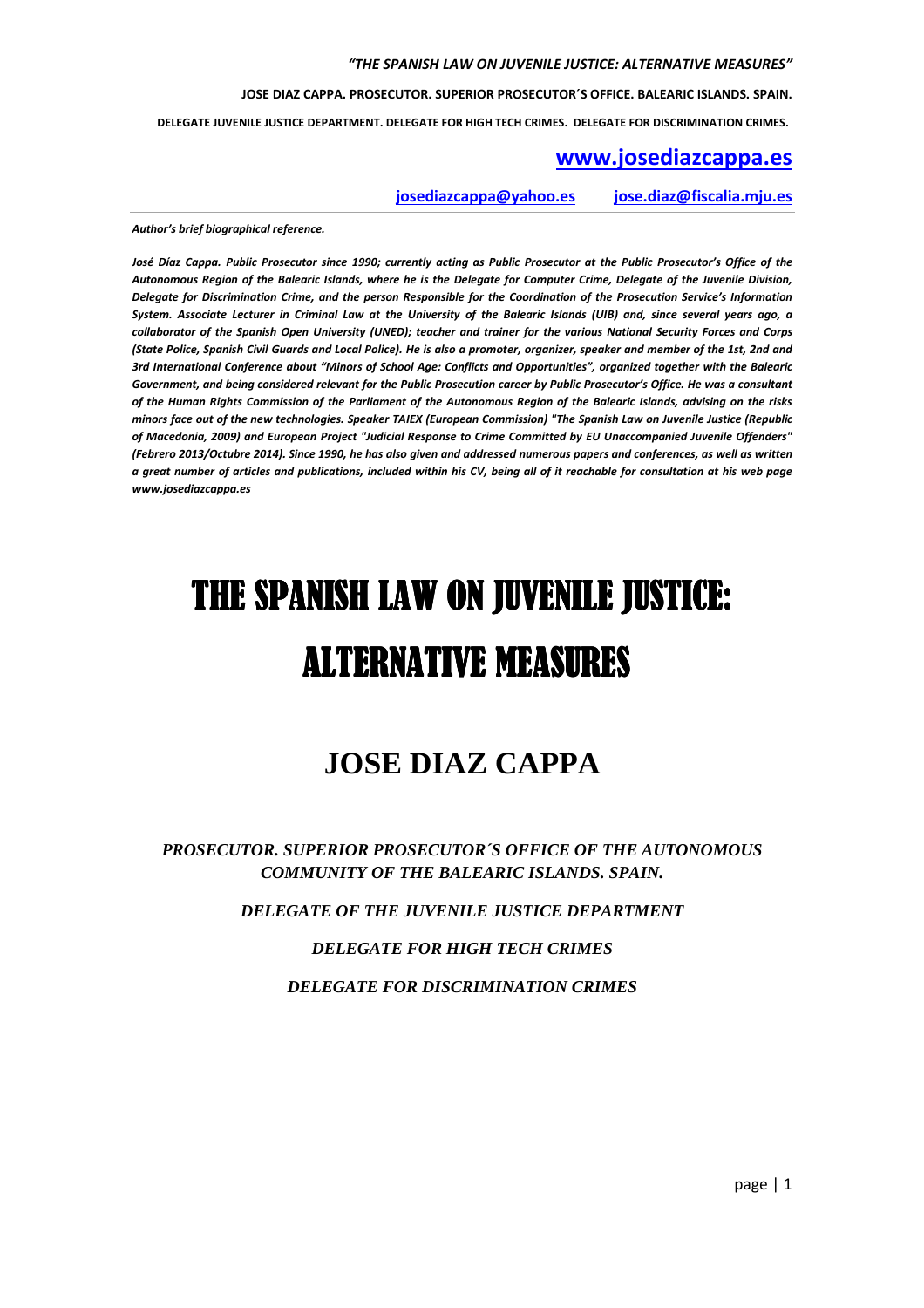# **www.josediazcappa.es**

**josediazcappa@yahoo.es jose.diaz@fiscalia.mju.es** 

## **I. INTRODUCTION.-**

**The Law LO 5/2000 (12th January 2001) and the RD 1774/2004 (30th July)**  contain the Spanish Government systems for responding to children in conflict with the law, which reform had been done by the law LO 8/2006 on  $4<sup>th</sup>$  December, in order to toughen the measures, that is criminal consequences for minors (called punishment/sentence when we deal with adults) and also aims at drawing a possibility for serving the most serious sentences (deprivation of liberty) in adult prisons and not in educational establishments (reformatory centres).

The Spanish law on juvenile justice was born with a serious aim: to consider that children in conflict with the law need to be dealt with in largely the different way as adults due to their age, their special idiosyncrasy and their hypothetical lack of maturity or other similar factors. A different solution with more alternative options of rehabilitation and reintegration into the community is needed regarding the criminal consequences of children offences. There are three keys to understanding the spirit of the law:

\* the best interests of the child;

\* the aim of Spanish legislation on children offenders: educational and repressive at the same time;

\* the importance of the preventive measures over the punishment itself.

To my astonishment, in Spain, as well in others European countries, reforms have a tendency to prolong the privation of liberty in educational rehabilitation centres or prisons or also to ensure the fulfilment of the punishment (sentence), forgetting in some way all the alternative measures. That goes counter to the basic principle of Spanish Law in criminal responsibility for children offenders which states: "people to whom the current Law is applied will enjoy all the rights recognized in the Constitution and in the Spanish Legal System (particularly in the LO 1/1996 of Legal Protection of the Minor) as well as in the Convention on the Rights of the Child (20th November 1989) and in all those regulations on the protection of children in Agreements ratified by Spain".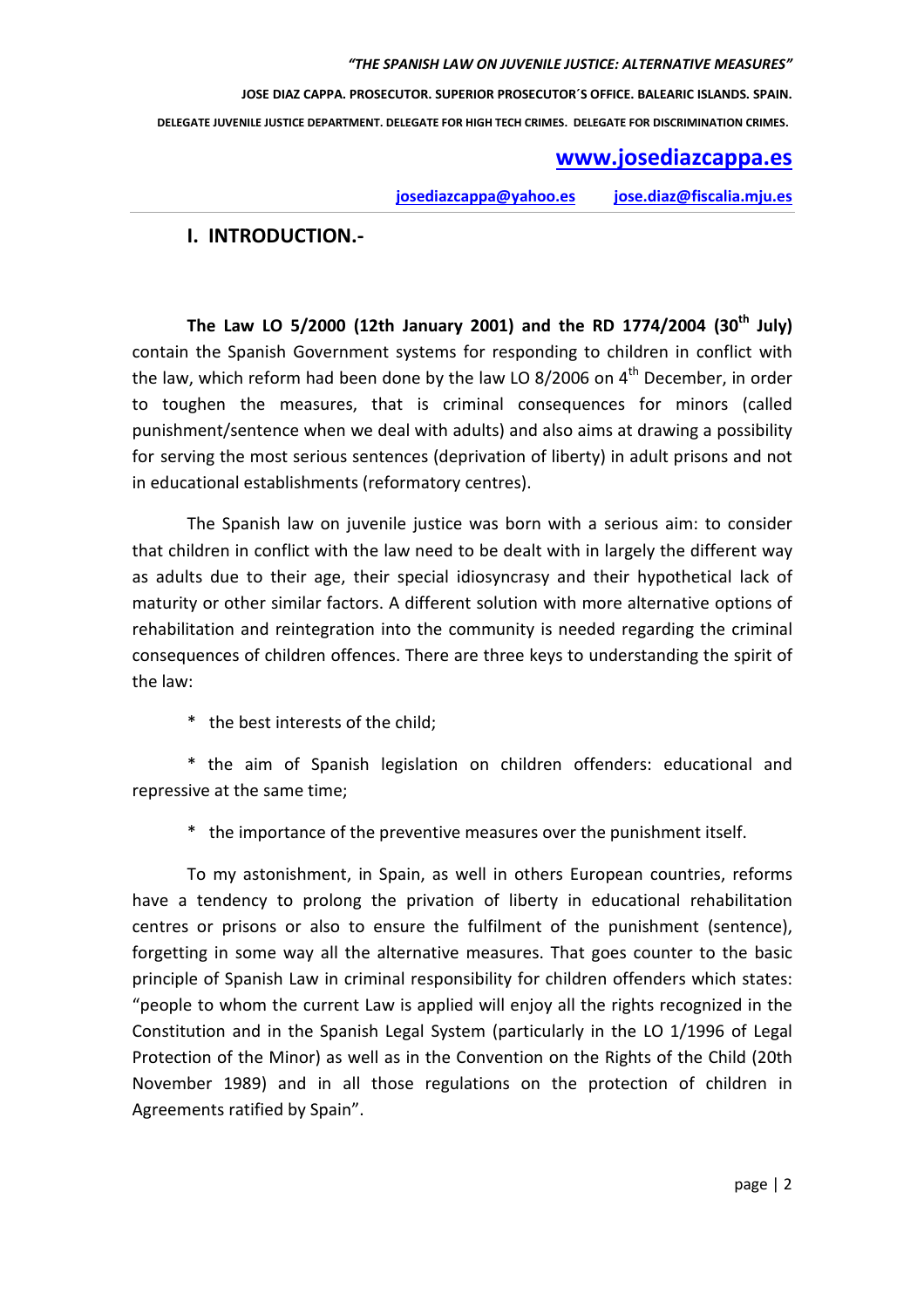**JOSE DIAZ CAPPA. PROSECUTOR. SUPERIOR PROSECUTOR´S OFFICE. BALEARIC ISLANDS. SPAIN.**

 **DELEGATE JUVENILE JUSTICE DEPARTMENT. DELEGATE FOR HIGH TECH CRIMES. DELEGATE FOR DISCRIMINATION CRIMES.** 

## **www.josediazcappa.es**

**josediazcappa@yahoo.es jose.diaz@fiscalia.mju.es** 

Groups of minors, some of them between twelve and thirteen years old (below the minimum age of criminal responsibility in Spain) raped recently two twelve years old girls, which has struck a hard an opened debate into the Spanish society.

There seems to be no consensus about which alternative measures will be suitable and effective in order to solve the problem of minor offenders because the society applies for increase repressive measures and proposing to take tougher measures against younger offenders.

I would try to explain the positive point of view of this alternative measures and how the Spanish Law put them into practice.

It is worth mentioning that Spanish Law and Autonomous Communities regulations complement each other and make it possible the implementation of these alternative measures.

## **II. BASIC MATTERS CONCERNING THE SPANISH LAW ON JUVENILE JUSTICE.-**

The Spanish´s rules on Juvenile Justice comply with the United Nations Standard Minimum Rules for Non-custodial Measures, **(The Tokyo Rules) A/RES/45/110, 68th plenary meeting, 14 December 1990,** above and all over this work mentioned. First We´ve to know some basic concepts of the Spanish Law for a better understanding:

#### **Basic Concepts:**

- **A) Criminal Age of Responsibility:** The present Law is applied to call the persons above fourteen years of age and below eighteen years of age to account for the commission of acts classified as offences or faults by the Penal Code. The term '*minor*' is used with a general nature to refer to any person whose age is below eighteen years.
- **B) Involved Institutions and professionals:** all involved institutions and professionals shall be specialised in the subject.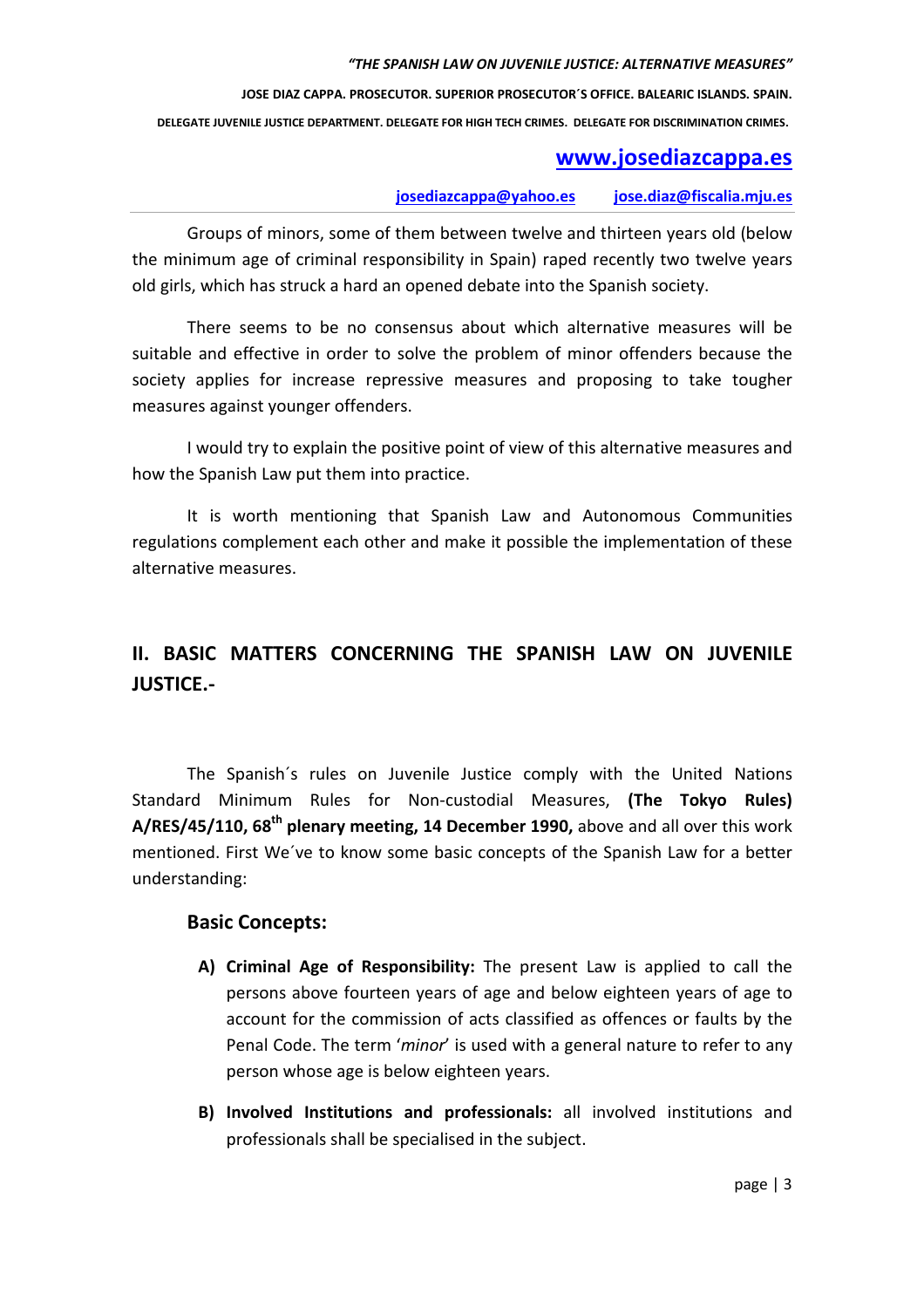## **www.josediazcappa.es**

#### **josediazcappa@yahoo.es jose.diaz@fiscalia.mju.es**

**a. The Prosecution Service:** *(Ministerio Fiscal)* It is the institution in charge of the investigation concerning the criminal proceedings. This body shall personally supervise the investigation of the facts and shall order the criminal police to carry out all the necessary legal proceedings for the verification of the firsts, as well as the participation of the minor in such proceedings, boosting the procedure. Proceedings may be closed where reasons are found, or appropriate charge may be preferred. Likewise, such body boosts and supervises the implementation of the measures sentenced by the Juvenile Judge. It shall be taken into account that in Spain, the Prosecution Service is also the most important Institution in regards to protection of minors, being incumbent to monitor the intervention of the administrative entities which are competent with regard to protection of minors, as well as the exercise of all the judicial civil or criminal proceedings of any kind which are necessary to safeguard the rights of the minors (adoptions, foster cares, guardianships, deprivation of parental authority, right of personal portrayal and the honour of the minors, determination of competence, etc.) Both duties shall be combined, since juvenile offenders continue being, above all, minors, and the protective aspect of these measures shall never be left aside. In criminal proceedings against minors, the Public Prosecutor acts as the Local Criminal Court in a criminal proceeding against adults.

There is a special Public Prosecution Service devoted to the acts of terrorism committed by minors: The Juvenile Section of the National Criminal Court.

**b. Juvenile Courts:** *(Juzgado de Menores)* These are specialized judicial bodies competent to prosecute minors who have committed a criminal offence, issuing appropriate judgement and ordering its implementation. It is not possible to implement any measure but by virtue of a final judgement issued by the Judge. These Courts are also competent to agree the protective measures requested and to rule on the civil liability derived from the offence or fault. The Judge must base his judgement on the reasons by which a particular measure is applied, as well as its duration term, to the effects of the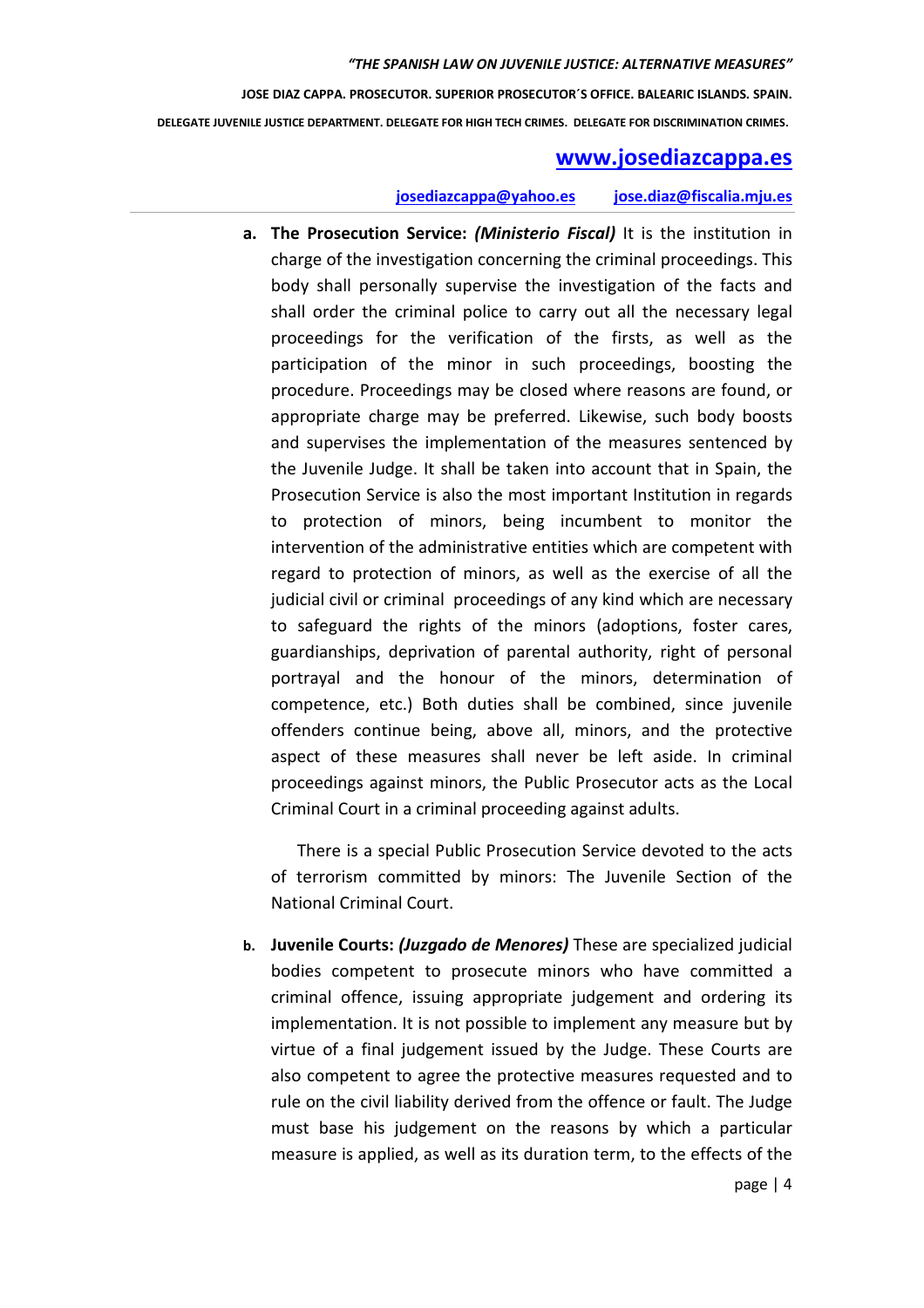**JOSE DIAZ CAPPA. PROSECUTOR. SUPERIOR PROSECUTOR´S OFFICE. BALEARIC ISLANDS. SPAIN.**

 **DELEGATE JUVENILE JUSTICE DEPARTMENT. DELEGATE FOR HIGH TECH CRIMES. DELEGATE FOR DISCRIMINATION CRIMES.** 

## **www.josediazcappa.es**

**josediazcappa@yahoo.es jose.diaz@fiscalia.mju.es** 

assessment of the minor's interests. Such Courts undertake the monitoring of the implementation of the measures imposed. In order to be able to undertake such monitoring, the Judge is granted the following competences:

1.- He shall take all the decisions deemed necessary to proceed to the effective implementation of the measures imposed.

2.- He shall decide on the proposals concerning the revision of the measures.

3.- He shall pass the programmes concerning the implementation of the measures.

4.- He shall be aware of the evolution of the minors concerned during the performance of the measures by means of monitoring reports.

5.- He shall decide on the notice of appeal given against the resolutions issued for the implementation of the measures.

6.- He shall agree, as appropriate, regarding the petitions or complaints which might be issued by the minors during the implementation of the measures.

7.- He shall visit the minors at the detention centres and have interviews with them.

8.- He shall have the competences pertinent to the disciplinary system.

There is also a special Court devoted to the acts of terrorism committed by minors: The Juvenile Central Court.

**c. The Administration of the Autonomous Communities Governments**: The implementation of the measures (whether protective or final) issued by the Juvenile Judges in their final judgements is the competence of the **Autonomous Communities and the Autonomous Cities of Ceuta and Melilla**. These public entities shall undertake, in accordance with their respective regulation rules, **the establishment, running, organization and management of the appropriate services, institutions and programmes in order to ensure the correct implementation of the measures included in the law**. They shall send to the Juvenile Prosecution Service or the Juvenile Court all the reports concerning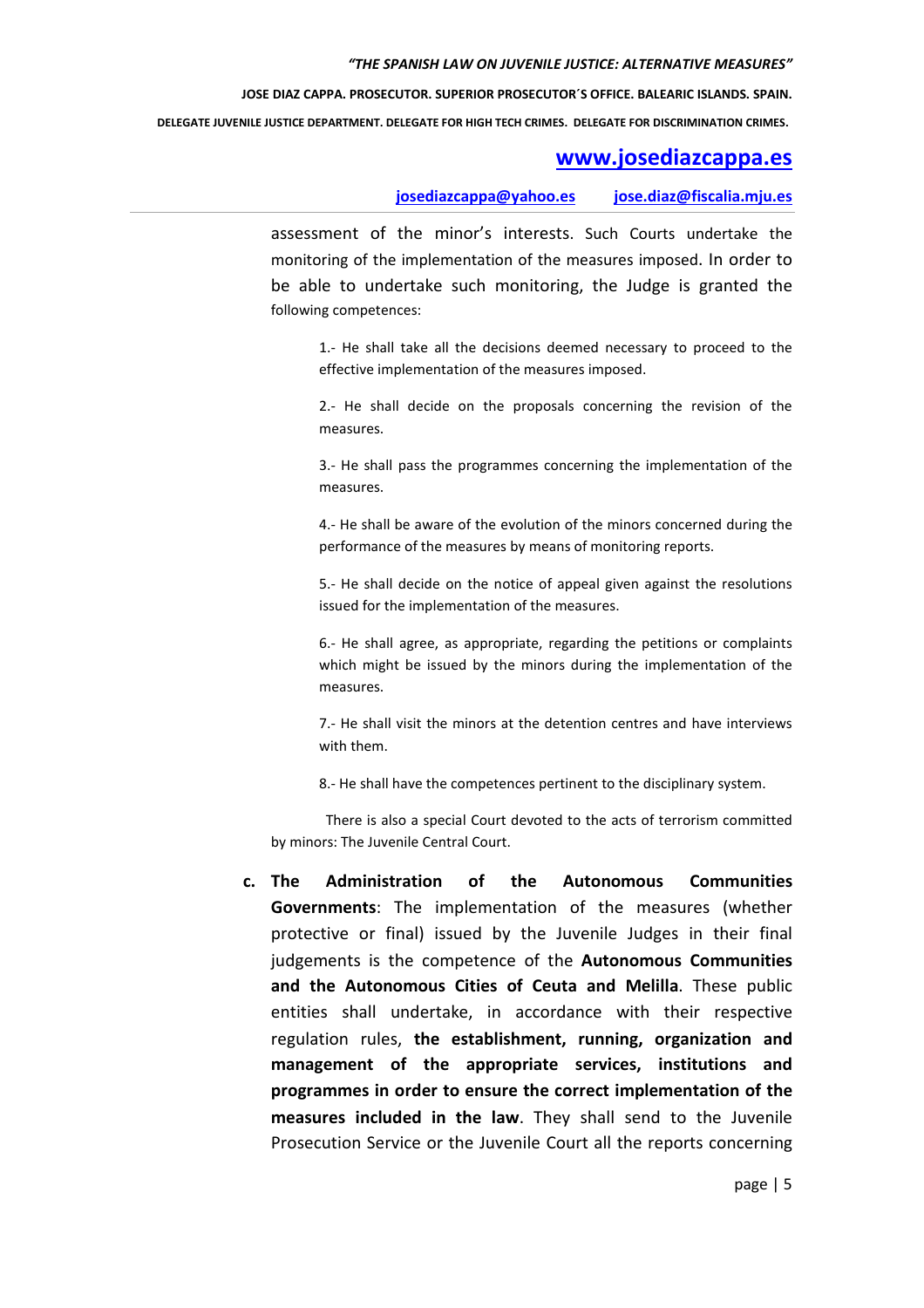#### **www.josediazcappa.es**

#### **josediazcappa@yahoo.es jose.diaz@fiscalia.mju.es**

the implementation of the measures, whether monitoring, completion or inobservance reports. Almost all the autonomous laws regulating such matters stipulate that such bodies shall provide with the necessary material and personal resources for the implementation of the judicial measures imposed, without prejudice to be entitled to request the collaboration of other administrations. They shall also authorise any search, certification, inspection and evaluation of the services and centres with which they reach agreements or contracts for the application of certain judicial measures; shall plan, develop and assess action programmes in this matter; and shall raise the public opinion's awareness by means of popularization campaigns in defence of the attention and of the rights and duties of the minors who have committed any criminal offence; all of this for the purposes of their social reintegration, subject to the current legislation in regards to protecting personal data, and to the remaining current regulations concerning minors. Likewise, they shall promote policies to prevent social risk situation which may be the base of future criminal behaviours in minors.

The Administration of the Autonomous Community Government shall count on the **resources of the common networks linked to the health care and educational systems and the social services, favouring the coordinated action of all the public bodies and institutions** which are competent in this subject.

**d. Technical Teams:<sup>1</sup> (TT)** *(Equipos Técnicos: ET)* These are made up by physiologists, instructors and social workers whose purpose is to provide technical assistance concerning the matters related to their professional disciplines to the Juvenile Judges and the Prosecution Service; they shall also prepare reports and may pose, at any time,

l

**<sup>1</sup> A/RES/45/110** 

**<sup>7.1 &</sup>quot;If the possibility of social inquiry reports exists, the judicial authority may avail itself of a report prepared by a competent, authorized official or agency. The report should contain social information on the offender that is relevant to the person's pattern of offending and current offences. It should also contain information and recommendations that are relevant to the sentencing procedure. The report shall be factual, objective and unbiased, with any expression of opinion clearly identified".**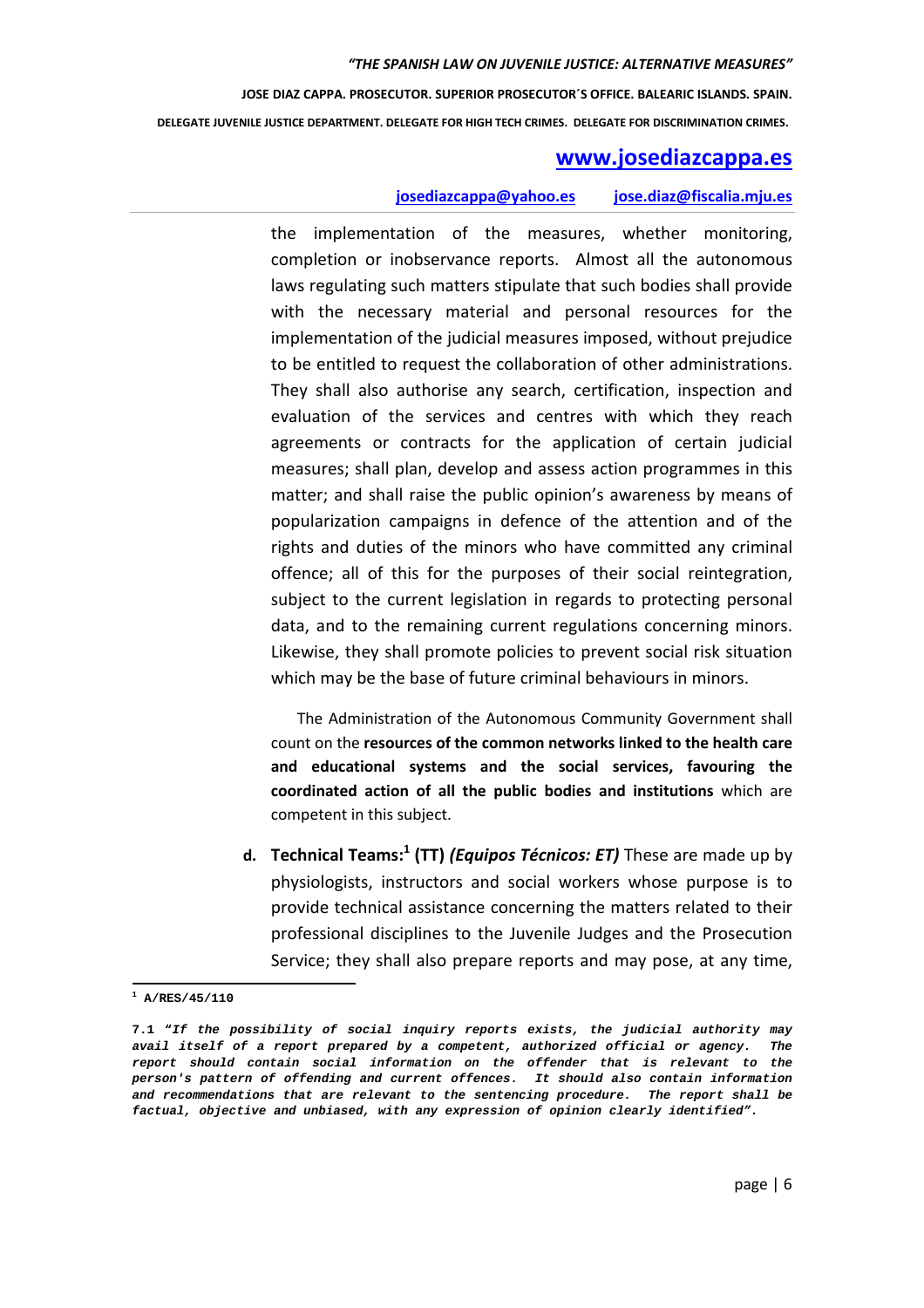## **www.josediazcappa.es**

#### **josediazcappa@yahoo.es jose.diaz@fiscalia.mju.es**

any proposal related to the juvenile offenders depending on their circumstances and the changes they may undergo. In addition, they undertake the duties concerning mediation between the minors and the victims, as we will tackle further on. Sometimes they can use the support of representatives from a wide range of services, in order to respond to the needs of young offenders in a comprehensive way. The TT identifies the needs of each young offender and the specific problems that make the young person offend as well as measuring the risk they pose to others. This enables the TT to identify suitable programmes to address the needs of the young person with the intention of preventing further offending.

**e. Other Institutions:** The law envisages the possibility of participation of other persons and institutions that might have been related to the minor concerned at any time, to the intents of assessing and advising the competent institutions on the most appropriate response to the juvenile offender. Likewise, they may participate as institutions finally entitled to undertake the implementation's programme of the measure imposed to the minor, where the administration so agrees it with them, as we will cover later on. In addition to that, it must not be left forgotten that, from the criminal point of view, in most of the cases of intervention on minors it is necessary a research and a subsequent monitoring of their social and family status; therefore, the presence of administrative authorities in charge of the protection of the minor (Public Entities which are competent in regards to Protection of Minors), intervene in a simultaneous or parallel way to the criminal proceedings, and their intervention is absolutely decisive.

## **C) Alternatives to the measures. Out-of-Court Resolutions:<sup>2</sup>**

l

**<sup>2</sup> A/RES/45/110:** 

**<sup>5.1</sup> "Where appropriate and compatible with the legal system, the police, the prosecution service or other agencies dealing with criminal cases should be empowered to discharge the offender if they consider that it is not necessary to proceed with the case for the protection of society, crime prevention or the promotion of respect for the law and the rights of victims. For the purpose of deciding upon the appropriateness of discharge or**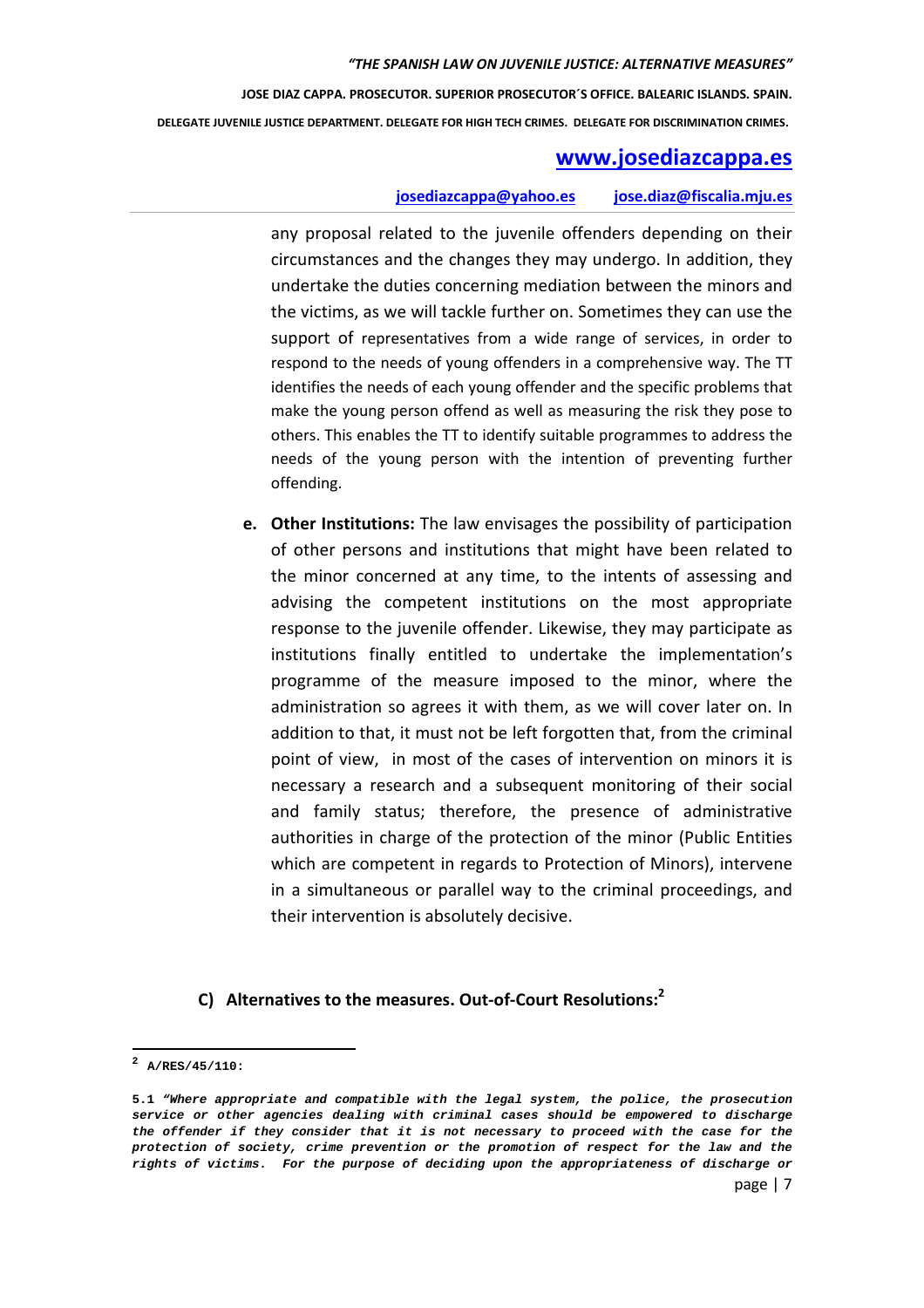**JOSE DIAZ CAPPA. PROSECUTOR. SUPERIOR PROSECUTOR´S OFFICE. BALEARIC ISLANDS. SPAIN.**

 **DELEGATE JUVENILE JUSTICE DEPARTMENT. DELEGATE FOR HIGH TECH CRIMES. DELEGATE FOR DISCRIMINATION CRIMES.** 

#### **www.josediazcappa.es**

#### **josediazcappa@yahoo.es jose.diaz@fiscalia.mju.es**

Before diving into the detailed analysis of the alternative measures themselves, it is necessary to assess if there may be considered as such those proceedings terminations other than conviction with imposition of measure. In all these cases we are not facing alternative measures, but alternatives to the measure, to the continuation of the criminal proceedings. Hereof I will state the different possibilities which, with a general nature, are commonly called **"out-ofcourt resolutions***":*

> **a. Withdrawal from proceedings:** *(Desistimiento)* Under certain circumstances the Law envisages the possibility to fully close the criminal proceedings whenever, facing minor offences or crimes committed without violence or intimidation, it is possible to correct the behaviour of the juvenile offender within an educational or family environment. In these cases, the public administrative entity devoted to the protection of the minors shall be in charge to look for the different alternatives available within the normalized environment of the minor, aiming to prevent subsequent similar behaviours. The task is carried out together with the school and/or family of the minor involved, establishing minimum behaviour patterns, establishing certain basic rules and monitoring their fulfilment in order to check the results. These results shall be reported to the Prosecutor so that he may take the appropriate decision.

#### *b.* **Mediation:** *(Mediación)*

-

**i. Conciliation:** *(Conciliación)* There are other times where the legislator deems a criminal behaviour sufficiently reproached once the minor involved acknowledges the damage caused and apologizes to the victim, and such victim accepts such apologies. Conciliation is also possible following a conviction, and, in this last case, the effect is the non-fulfilment of the measure that should have been initially imposed. The same

**determination of proceedings, a set of established criteria shall be developed within each legal system. For minor cases the prosecutor may impose suitable non-custodial measures, as appropriate".**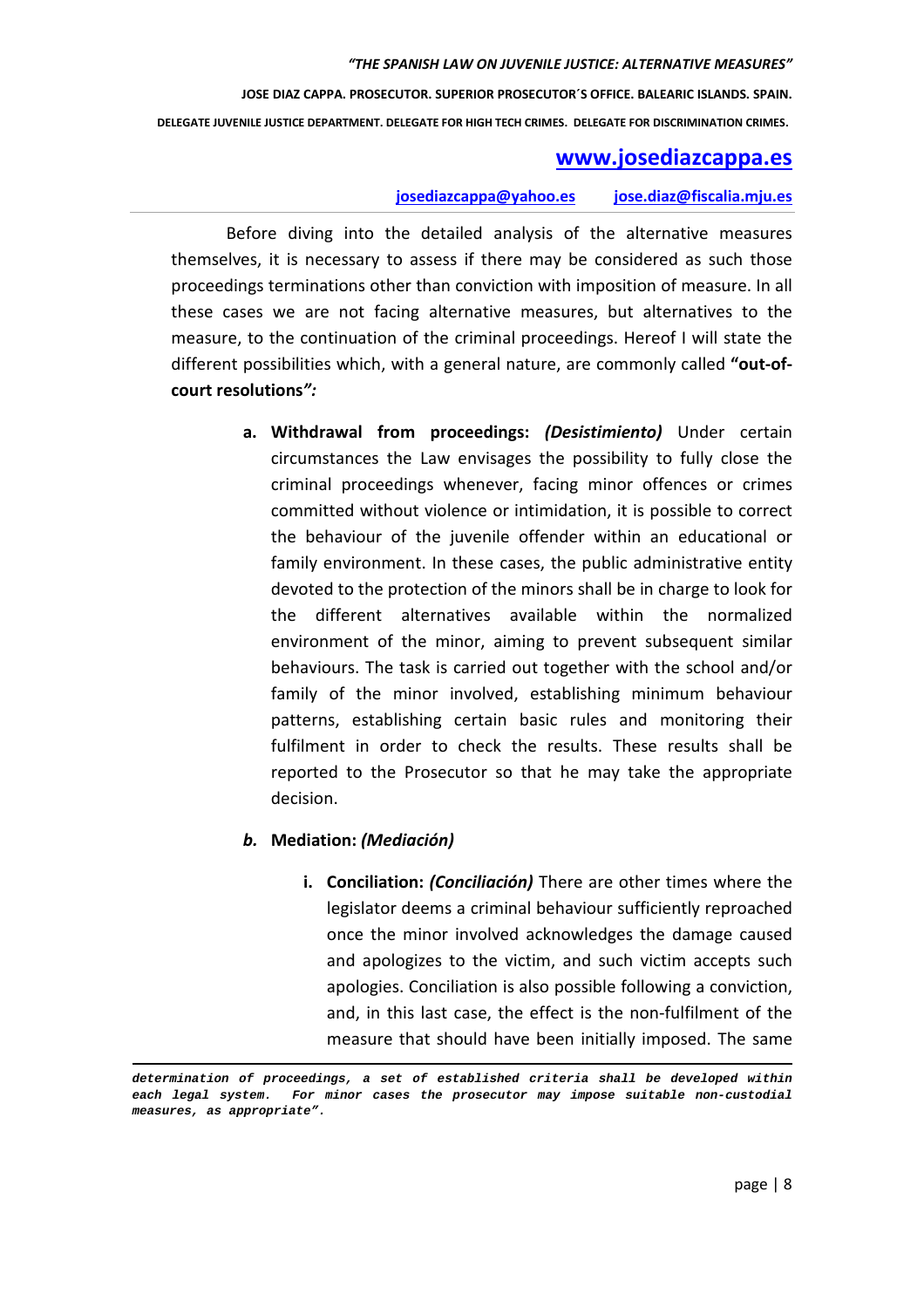## **www.josediazcappa.es**

#### **josediazcappa@yahoo.es jose.diaz@fiscalia.mju.es**

requirements mentioned in the previous case shall apply. Conciliation may be conducted before the Technical Team or before the public administrative entity; it shall be reported to the Prosecutor so that he determines what is appropriate with accordance to the result of the conciliation proceedings. Where the conciliation is concluded successfully, criminal proceeding exhausts with no need of subsequent procedures. Conciliation must be accepted voluntarily by the juvenile offender.

- **ii. Compensation:** *(Reparación)* It is a commitment made by the minor to the victim or injured person to carry out certain actions in the interests of the second or the community; this shall be followed by its effective fulfilment. The minor undertakes to do something to remove or dismiss the effects of the crime upon the victim; and he actually does it, being such action enough as not being necessary to continue with the criminal proceedings. The responsible bodies are the same as in the conciliation. Subsequently, observance of the agreement must be checked. Should it be the case, the procedure ends with no need to continue the criminal proceedings. It goes without saying that the compensation commitment must be accepted voluntarily by the minor.
- **iii. Commitment to complete educational activity:** In the event the minor undertakes to complete an educational activity suggested by the Technical Team, and he does so, the procedure shall also be finished as a result of such alternative. In these cases, the educational measure to be complied with is specified and both observance and results are analyzed subsequently; in the event such results are positive, criminal proceeding ends up with no need to continue to the sentence. This possibility must be accepted voluntarily by the young offender.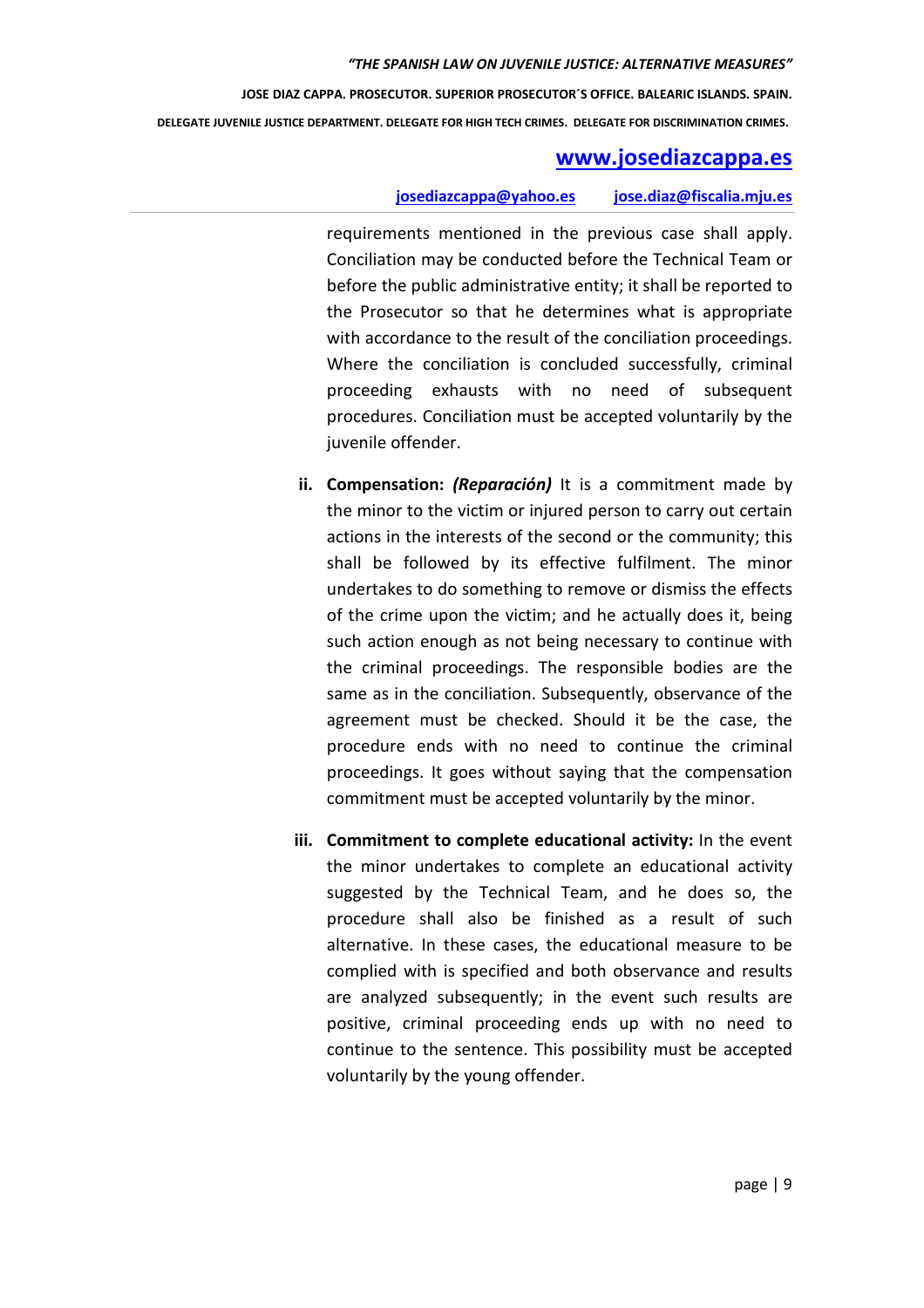**JOSE DIAZ CAPPA. PROSECUTOR. SUPERIOR PROSECUTOR´S OFFICE. BALEARIC ISLANDS. SPAIN.**

 **DELEGATE JUVENILE JUSTICE DEPARTMENT. DELEGATE FOR HIGH TECH CRIMES. DELEGATE FOR DISCRIMINATION CRIMES.** 

## **www.josediazcappa.es**

**josediazcappa@yahoo.es jose.diaz@fiscalia.mju.es** 

#### **Below you can see the basic process-outline of the mediation procedure:**

#### **BASIC PROCESS-OUTLINE OF THE MEDIATION PROCEDURE**

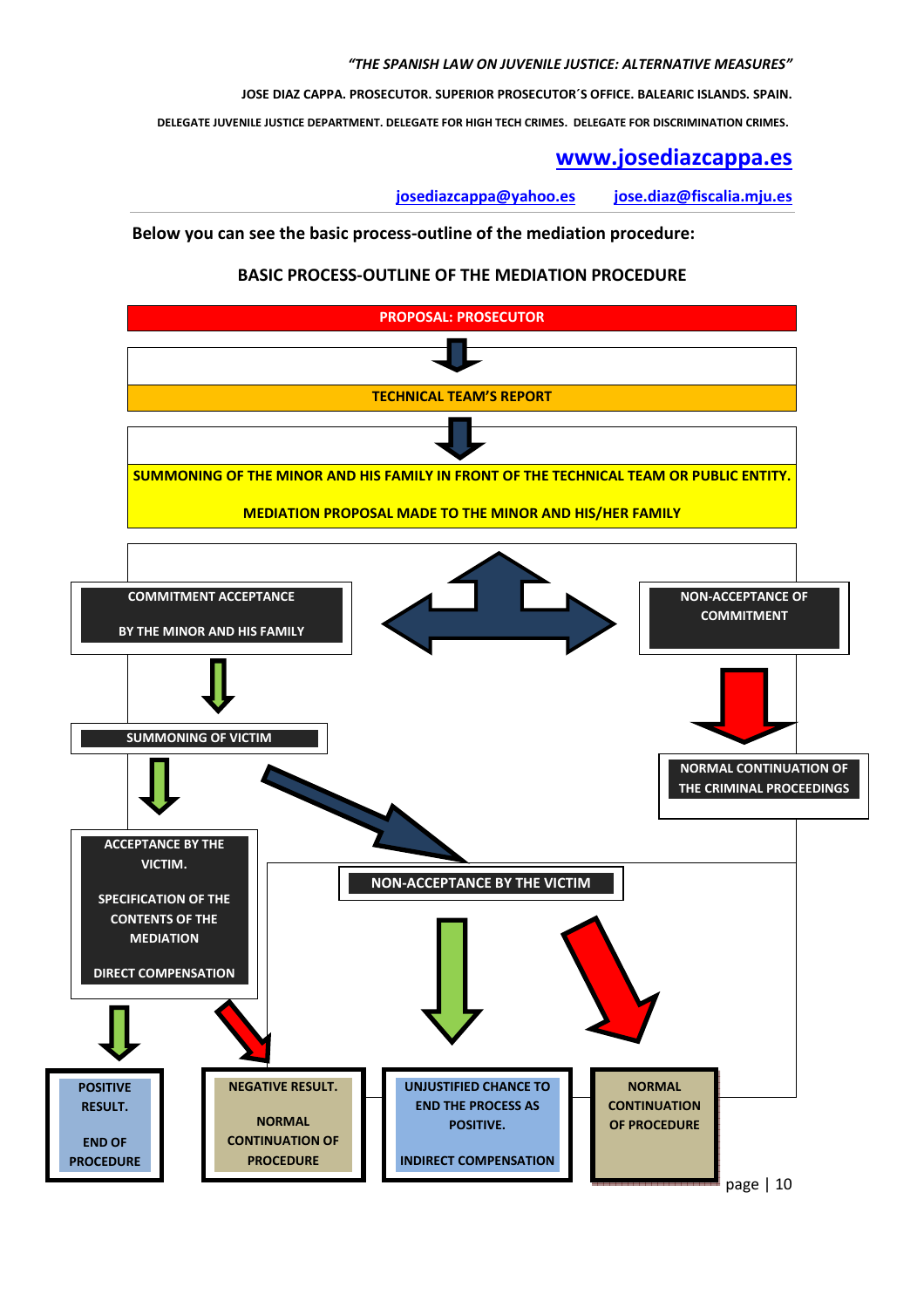# **www.josediazcappa.es**

**josediazcappa@yahoo.es jose.diaz@fiscalia.mju.es** 

- **c. Closure of the File:** There are, in addition, other two file closure scenarios: one which is brought about by the simple fact of *"having been sufficiently expressed the reproach to it by means of the procedures already conducted"*, being already understood that it has been upsetting enough for the minor the simple fact of having been subject to a criminal proceeding; and, the other, consisting on "*considering not appropriate for the good of the minor any intervention, due to the time already elapsed from the commission of the facts",* taking into consideration that the time already elapsed is enough for the minor to have compensated his situation in front the society. It is a lapse which is not, however, deemed enough as to consider that the crime or offence has prescribed, tough it is deemed enough as to have had upsetting and recovering effects upon the juvenile offender.
- **d. Economic sanctions and monetary penalties:** These kind of alternative measures are not foreseen in the Spanish Law on Juvenile Justice.
- **D) Alternatives to the fulfilment of the measure<sup>3</sup> :** Whenever the application of the before mentioned resources is not possible, the effective alternative for the rehabilitation of the minor consists, at the sight of his evolution, on **leaving fulfilment of the measure with no effect, reducing its duration, or replacing the measure initially imposed** with another measure that adapts better to the current situation of the minor, *"providing that such modification is of advantage to the minor and he/she*

l

**<sup>3</sup> A/RES/45/110** 

**<sup>11.1 &</sup>quot;The duration of a non-custodial measure shall not exceed the period established by the competent authority in accordance with the law.**

**<sup>11.2</sup> Provision may be made for early termination of the measure if the offender has responded favourably to it".**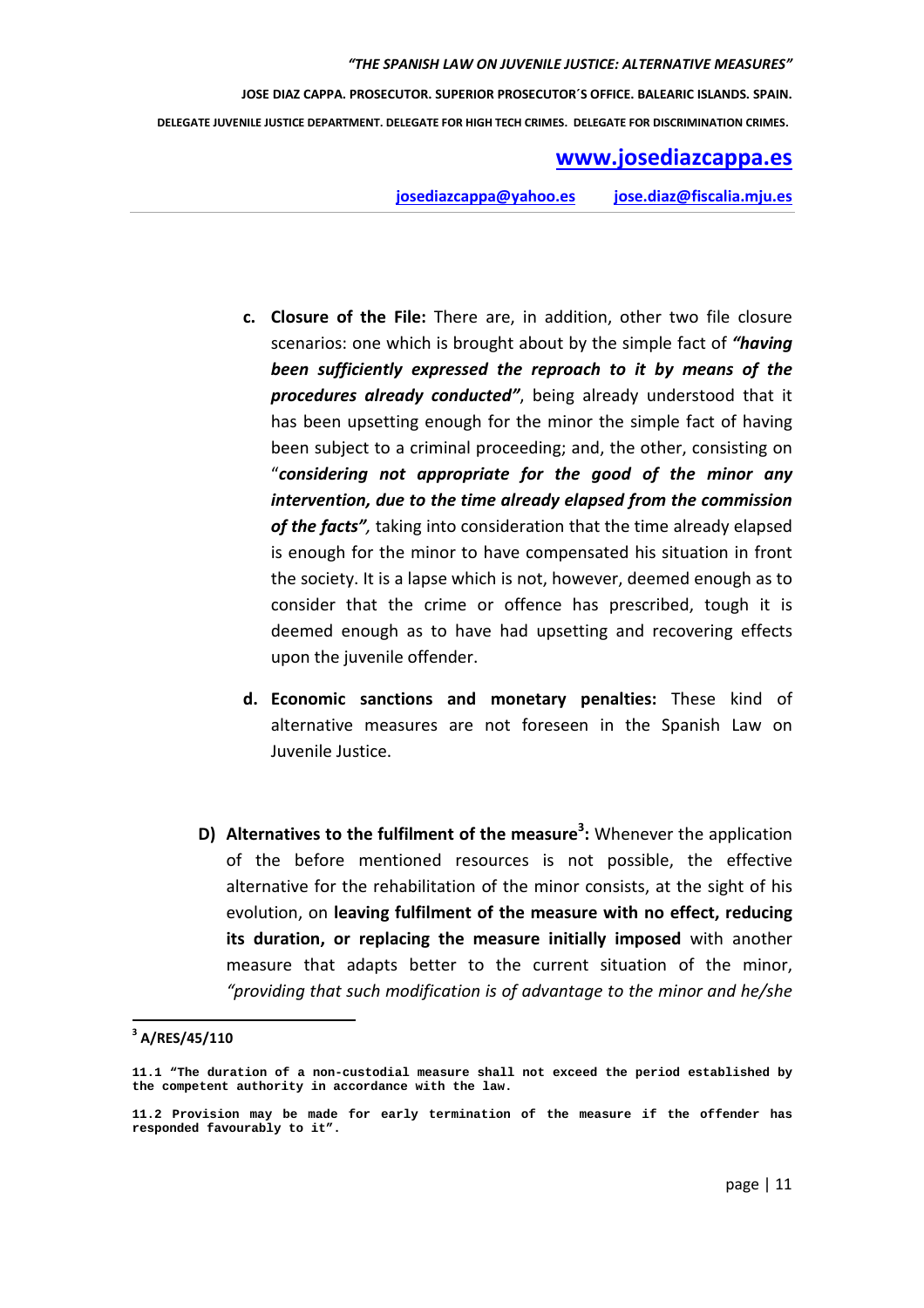**JOSE DIAZ CAPPA. PROSECUTOR. SUPERIOR PROSECUTOR´S OFFICE. BALEARIC ISLANDS. SPAIN.**

 **DELEGATE JUVENILE JUSTICE DEPARTMENT. DELEGATE FOR HIGH TECH CRIMES. DELEGATE FOR DISCRIMINATION CRIMES.** 

## **www.josediazcappa.es**

#### **josediazcappa@yahoo.es jose.diaz@fiscalia.mju.es**

*is sufficiently made aware of the reproach deserved out of his/her behaviour".* Likewise, the **suspension of the implementation of certain measures** is also possible in the event the minor undertakes to not commit a criminal offence again during a certain period of time, and assumes the commitment to show an attitude and disposition addressed to his/her rehabilitation into the society. In addition, It´s foreseen **exit permit while serving custodial measures.** 

**E) Minors below fourteen years of age:** In Spain, minors below such age lack criminal liability; according to the Law, it is stipulated that in these cases minors shall not be demanded liability, but they shall be applied what is provided by the regulations related to the protection of minors. The Prosecutor must send to the protection public entity a copy of the proceedings in order to assess the situation of the minor involved; this last entity shall promote the appropriate protection measures which adapt to the circumstances of the this minor. Alternatives, in these cases, are an alternative to the criminal proceedings themselves, which are replaced with the purely protective proceedings. Nevertheless, these possible protection proceedings against these minors lack the possibility of coercive imposition and depend on the willingness and involvement of the minor and his/her family in this alternative recovery procedure.

#### **III. TYPES OF ALTERNATIVE MEASURES TO THE SPANISH JUVENILE LAW.-**

As a general rule, all the measures shall be compatible with the school or work duties of the minor.

We shall take into account that certain crimes considered being specially serious (homicides, murders, rapes or terrorism) do not admit the chance to choose the measure to be imposed, but they necessarily entail secure detention measures. Likewise, there are certain offences which may not be punished with detention (offences of imprudence, for instance), and others, such as faults, which have expressly defined the only measures that may be imposed and their duration.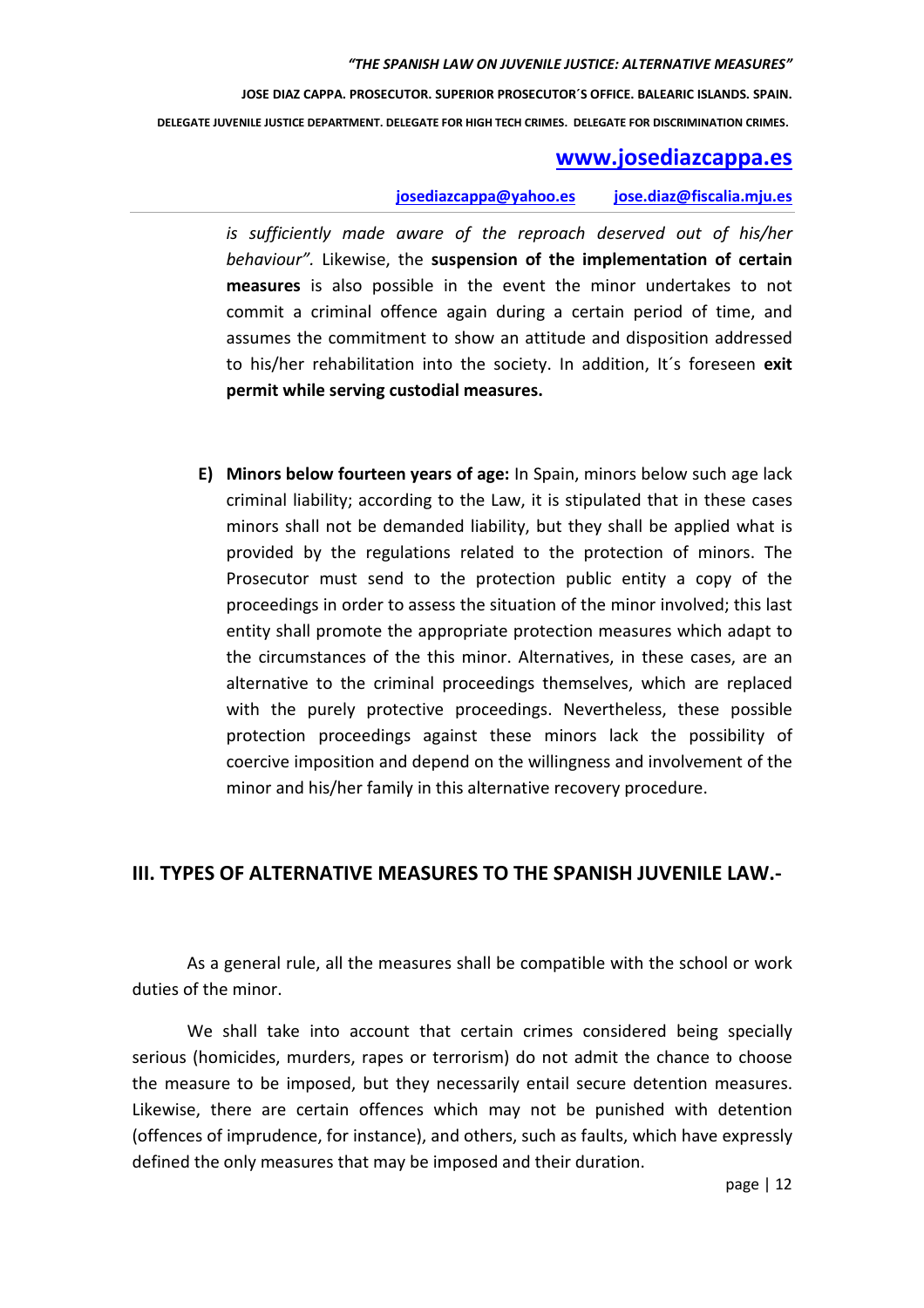## **www.josediazcappa.es**

**josediazcappa@yahoo.es jose.diaz@fiscalia.mju.es** 

 Within the general context of **ALTERNATIVE MEASURES we could draw the following classification below:** 

- **A) "Measures in an Open Environment":** *(Medidas en Medio Abierto/MMA)* Fulfilment of the measures entails an action of the minor within his/her own social and natural environment with no need of any institutional restraint. Measures in an open environment tend to emphasize the socialization of the minors by means of the individual socio-educational intervention within their closest environment, working with their personal responsibility in keeping with that of the Society. For that, the coordination among all resources related to health, educational and social services available is expected, thus optimizing the task and reaching success thanks to networking. These measures would be:
	- **Attendance at Day-Care Centres:** *(Centro de Día)* Persons subject to this measure shall live in their habitual residence and must go to a centre, fully integrated into the society, to carry out support, educational, learning, work or leisure activities.
	- **Weekend arrest (home or detention centre):** *(Permanencias de Fin de Semana)* Persons subject to this measure shall remain at their home or at a detention centre up to a maximum of thirty-six hours comprised between Friday evening/night and Sunday night, except for the time they must devote to the socio-educational duties assigned by the judge, where appropriate, which shall be carried out outside such place.
	- page | 13 - **Probation**: **supervised release program** *(Libertad Vigilada)* The person subject to the present measure shall be monitored, as well as his/her attendance at the school, vocational training centre or workplace, as appropriate, trying to assist him/her to get over the factors that determined the offence committed. Likewise, this measure forces, where appropriate, the juvenile offender to observe the socio-educational guidelines set by the public entity or the professional in charge of such monitoring, in accordance with the intervention programme drawn up to these effects and approved by the Juvenile Judge. The person subject to this measure is also forced to hold as many meetings before the mentioned professional as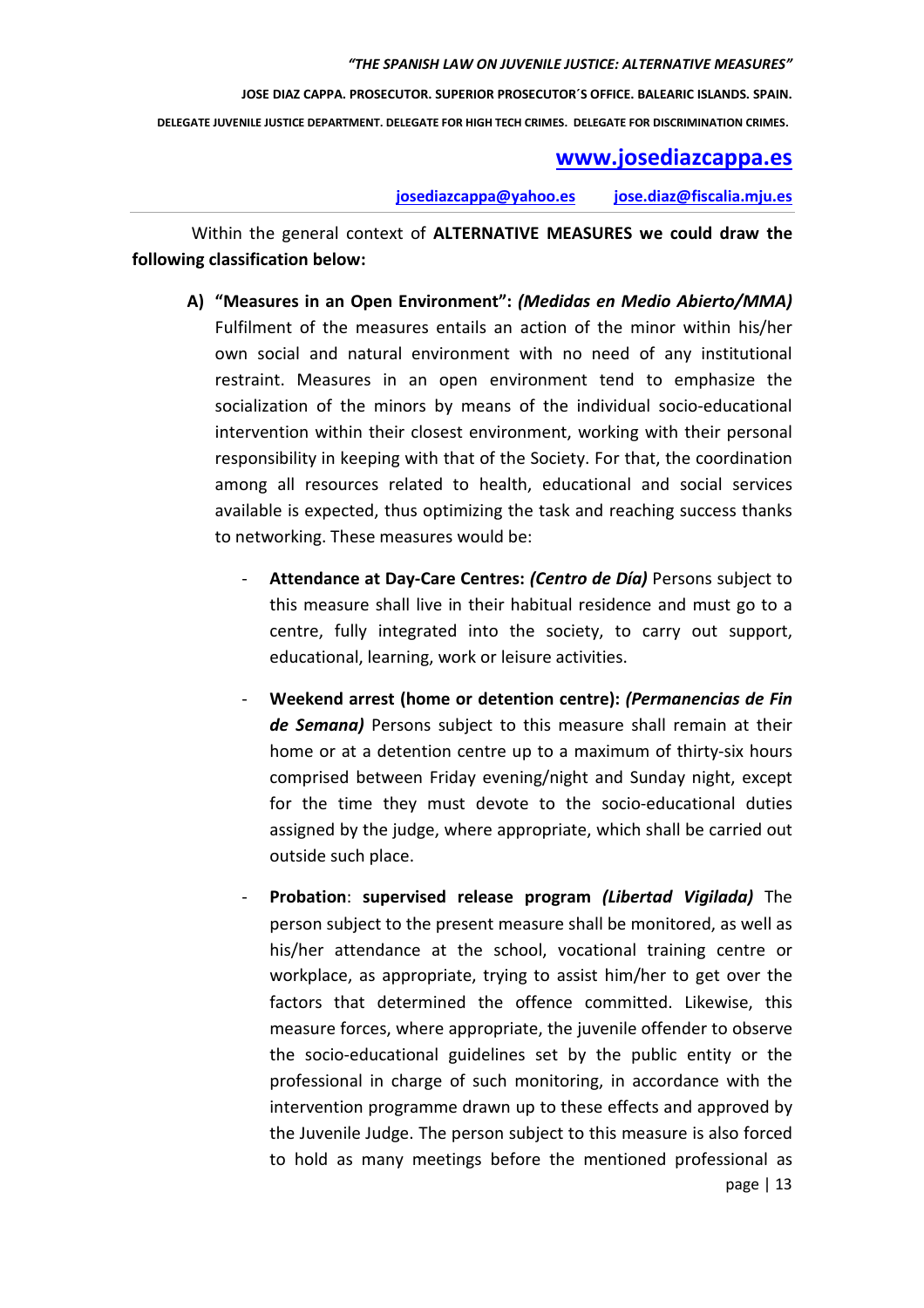**JOSE DIAZ CAPPA. PROSECUTOR. SUPERIOR PROSECUTOR´S OFFICE. BALEARIC ISLANDS. SPAIN.**

 **DELEGATE JUVENILE JUSTICE DEPARTMENT. DELEGATE FOR HIGH TECH CRIMES. DELEGATE FOR DISCRIMINATION CRIMES.** 

## **www.josediazcappa.es**

**josediazcappa@yahoo.es jose.diaz@fiscalia.mju.es** 

established by the programme, as well as to observe, where applicable, all the behaviour rules imposed by the Judge. These rules may be one or more of the following listed below:

- o Attend regularly the school.
- o Submit to the training, cultural, educational, professional, labour or sex and traffic education programmes or similar.
- o Prohibition to go to certain places, commerce or to attend certain shows
- o Prohibition to leave his/her home.
- o Live in a certain place.
- o Appear personally before the Juvenile Court or professional appointed.
- o Any other obligation deemed appropriate by the Judge or Prosecutor, provided that such obligation does not threaten his/her dignity as a person.
- **Residential arrangements: Cohabitation with another person, family or educational group (support group).** *(Convivencia)* The person subject to this measure shall, during the period established by the Judge, live with another person, a family other than his/her family, or an educational group, accordingly selected to advise the minor during his/her socialization process
- Provisions in the interest of the community (Community services). *(Prestación de Servicios en Beneficio de la Comunidad/PSBC)* The person subject to this measure, which may not be imposed without his/her consent, has to carry out the non-remunerated activities indicated, which may comprise social service activities or activities in the interests of persons living in deprivation.
- **Socio-educational (duties) tasks:** *(Tareas socio-educativas TSE)* The person subject to this measure has to carry out specific duties of educational contents aimed at facilitating the development of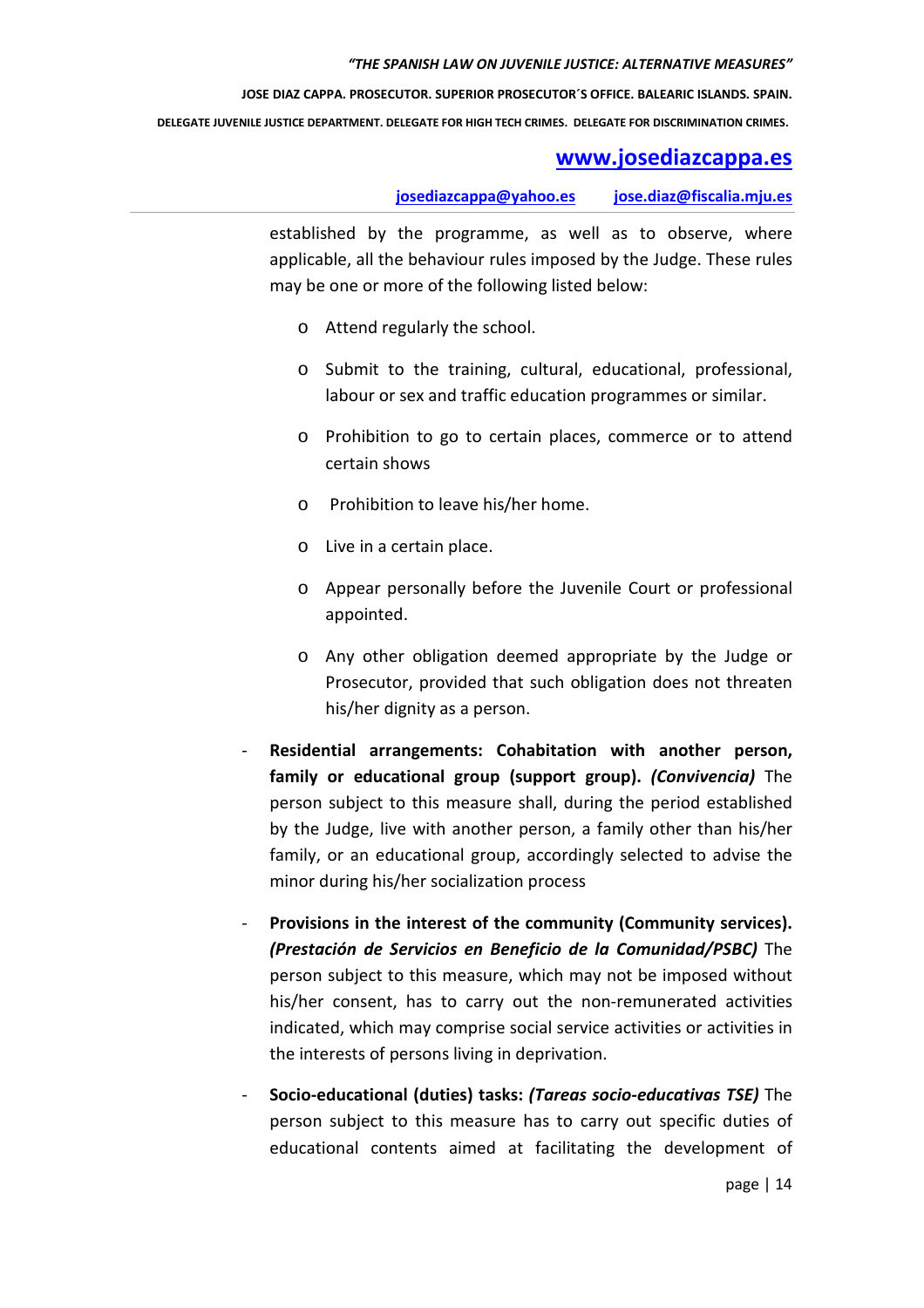**JOSE DIAZ CAPPA. PROSECUTOR. SUPERIOR PROSECUTOR´S OFFICE. BALEARIC ISLANDS. SPAIN.**

 **DELEGATE JUVENILE JUSTICE DEPARTMENT. DELEGATE FOR HIGH TECH CRIMES. DELEGATE FOR DISCRIMINATION CRIMES.** 

## **www.josediazcappa.es**

**josediazcappa@yahoo.es jose.diaz@fiscalia.mju.es** 

his/her own social competence. This person shall not be subject to detention or probation.

- **B) Measures in an open environment of a therapeutic nature:** In these cases, the application of the measures is a consequence of the existence of a previous anomaly or mental disability of the minor which normally requires a treatment from the psychological or psychiatric point of view. In many cases, (for example in cases of mental alienation or similar, which may be a cause of exemption from criminal liability) these disabilities in minors make the Prosecutor to develop another kind of legal proceedings of a civil nature, such as to request a statement of disability, or the adoption of any other protection measure. Measures of therapeutic nature may be the following:
	- **Out-Patient Treatment/OPT** *(Tratamiento Ambulatorio/TA).* Persons subject to this measure shall attend the designated centre with the regular recurrence required by the doctors assisting them. These minors shall also follow the guidelines set for the appropriate treatment of the mental handicap or disturbance, or impairment of perception they suffer from. Whenever the concerned minor rejects a treatment to loose his/her habits, the Judge shall have to apply another measure appropriate to his/her circumstances. We must remember that in the event the restraint of the minor was necessary for the implementation of the therapeutic measure, the applicable measure should be **Therapeutic Detention, which nature could be secure, semi-open or open,** as appropriate to the needs of the minor concerned. These detention centres will provide minors with educational assistance or specific treatments addressed to persons suffering from mental disturbances or impairment of perception that determine a serious alteration in their consciousness of the reality. This measure could be applied on its own or as a complement to another measure.
	- **Treatments to deal with alcoholic drinks, drugs or psychotropic substances dependency:** In cases of addition to alcoholic drink, toxic drug or psychotropic substance consumption minors may be treated at a centre adequate to such circumstances. Nevertheless, in Spain,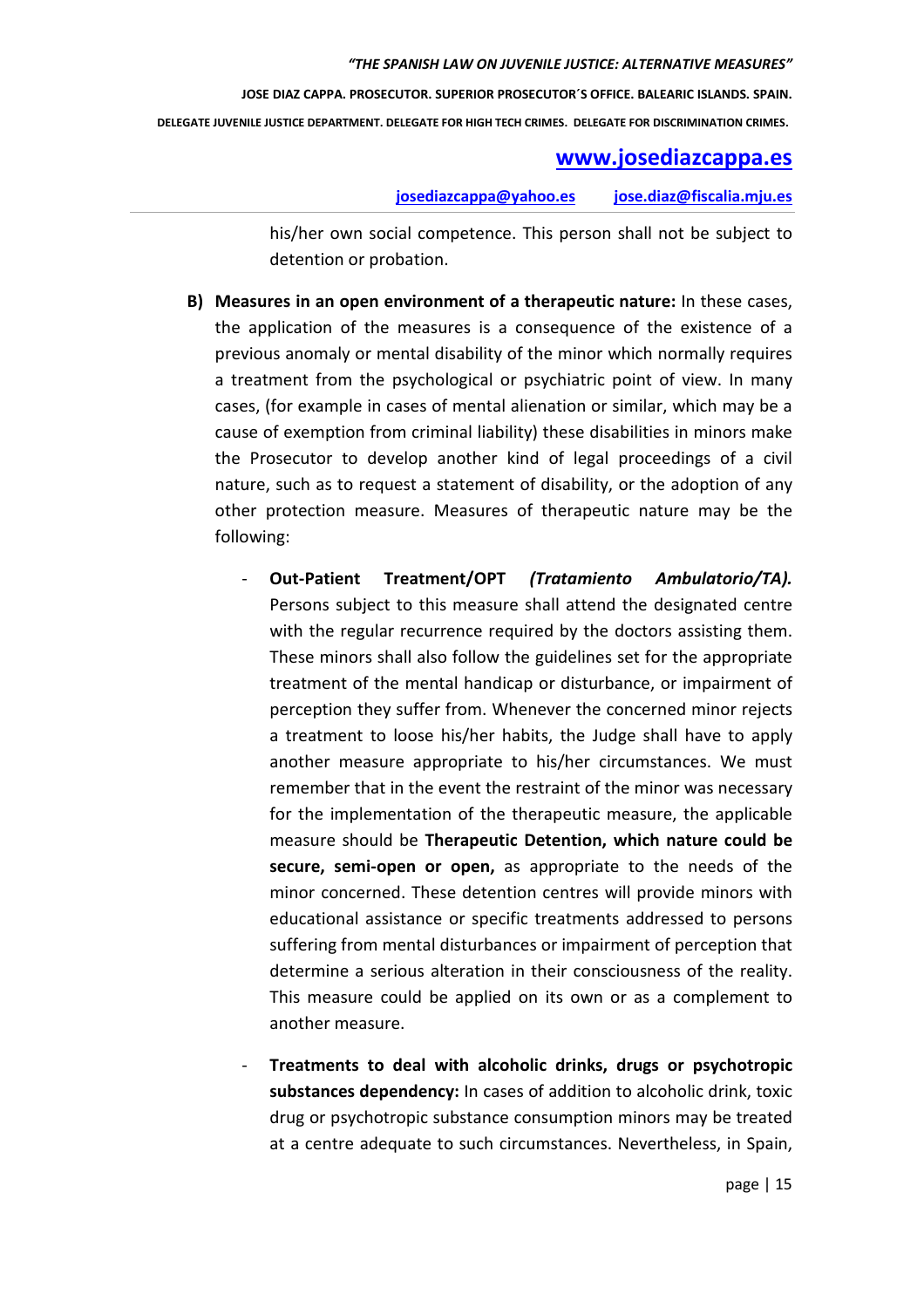**JOSE DIAZ CAPPA. PROSECUTOR. SUPERIOR PROSECUTOR´S OFFICE. BALEARIC ISLANDS. SPAIN.**

 **DELEGATE JUVENILE JUSTICE DEPARTMENT. DELEGATE FOR HIGH TECH CRIMES. DELEGATE FOR DISCRIMINATION CRIMES.** 

## **www.josediazcappa.es**

**josediazcappa@yahoo.es jose.diaz@fiscalia.mju.es** 

such submission is of a voluntary nature and, in the event the minor does not accept it, other legal measure adequate to his/her circumstances must be applied.

#### **C) Measures in an open environment 'while under detention':**

We must not forget either that, except for the secure detention measure that entails the stay of the minors at a detention centre carrying out all their activities therein, the other possible detention ways, that is to say open and semi-open detention, allow the execution of some of or all the activities (working or attending school, for example) outside the centre within the standardised services of their environment, like if such measure was actually an isolated alternative measure.

Likewise, the Spanish Legislation envisages that all detention measures shall come to an end with a probation period. Such measure aims to secure an easy social rehabilitation once they leave the detention centre. Finally, we must bear in mind that the minor may be imposed detention measures and alternative measures jointly, in which case these shall be complied with simultaneously where possible.

#### **D) Other alternative measures:**

- **Prohibition to approach, or communicate with, the victim or those relatives or other persons so determined by the Judge.** *(Prohibición de aproximación y/o comunicación)* This measure shall prevent the minor from approaching them, wherever they are, as well as their residence, school, working places and any other place they usually frequent, as well as from communicating with them by means of any communication medium or computer or telematic service, or written, verbal or visual contact. The monitoring of effective compliance is usually carried out by local police.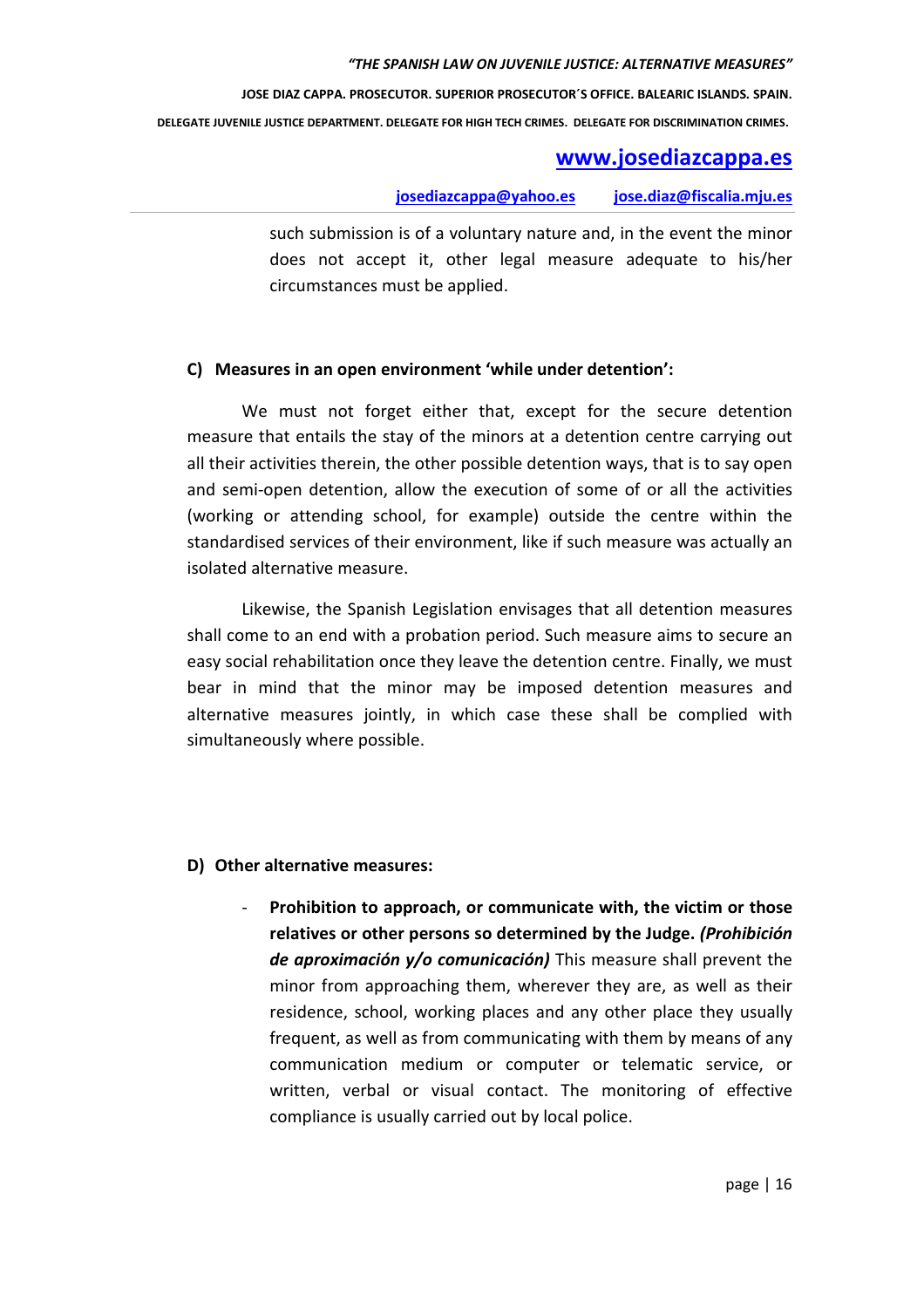## **www.josediazcappa.es**

#### **josediazcappa@yahoo.es jose.diaz@fiscalia.mju.es**

- **Reprimand/admonition** *(Amonestación)***:** It consists, as its name says, on the reprimand of the minor conducted by the Juvenile Judge directed to make him/her understand the seriousness of the offences committed and the consequence such facts have had or could have had, urging him/her to not commit such faults again in the future. Such alternative measure is executed by the Judge himself immediately without the intervention of any other professional.
- **Ban from driving mopeds and motor vehicles, or deprivation of the right to obtain the driving license, or the hunting licence or other administrative licence to use any other type of weapons** *(privación licencias y permisos)***:** This measure is imposed whenever the offence was committed using a moped or a motor vehicle, or a weapon. Such measures shall be usually executed by the administrative body competent to issue such authorisations.
- Absolute disqualification. The absolute disqualification measure results in the definite deprivation of the right to hold a public honour, employment or office which the offender may have held, even if conferred by popular election; to obtain them or any other public honour, position or office and to be elected to such office during the term of the measure. These measures shall be usually executed by the administrative bodies competent to do so.

#### **E) Protective measures in an open environment:**

It shall be noticed that, in addition to detention, juvenile criminal liability measures, prohibition to approach, or communicate with, the victim or his/her relatives or any other person determined by the judge, or to live together with another person, family or educational group, may also be imposed provisionally as protective measures. These must be executed as if final measures were concerned.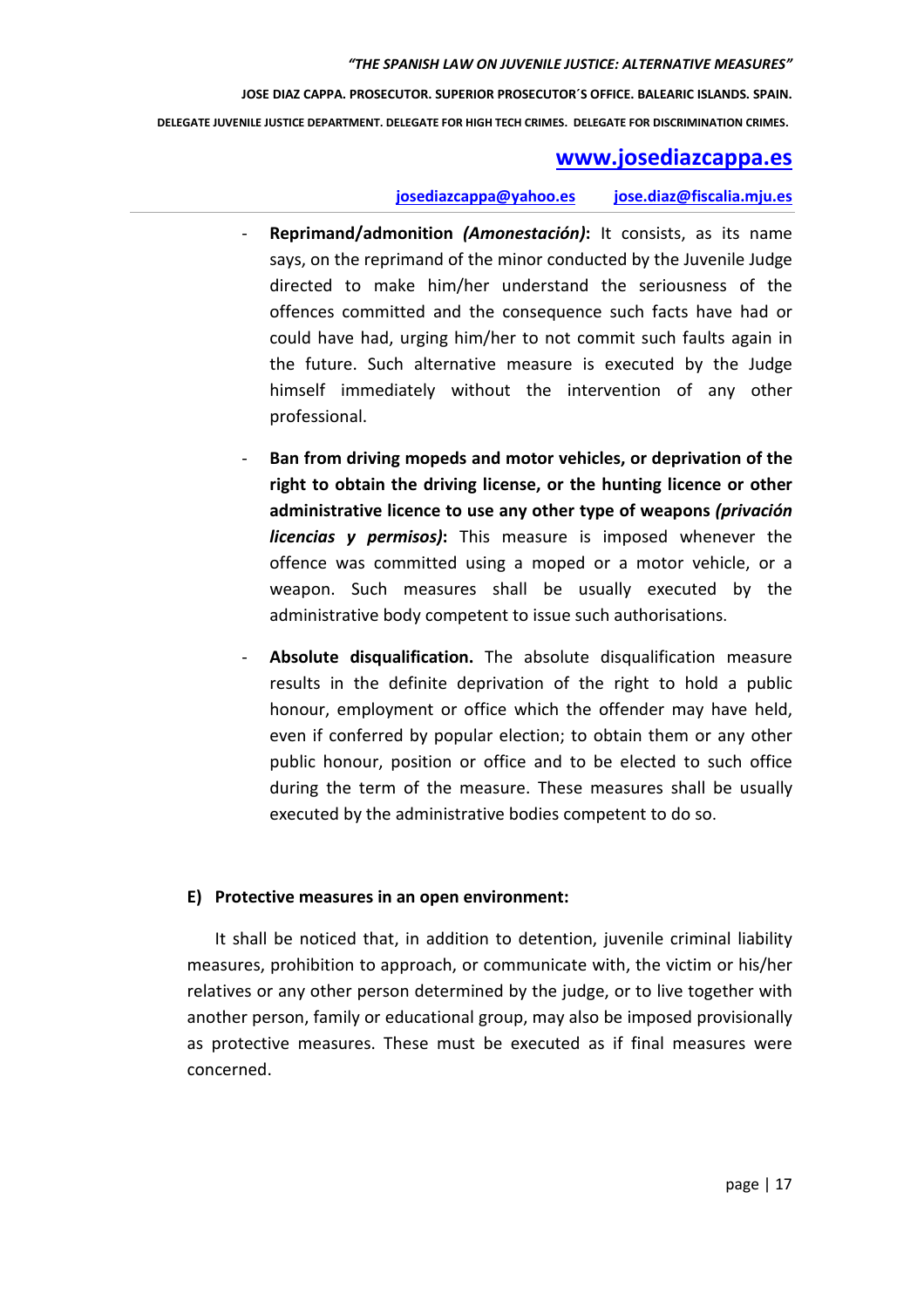## **www.josediazcappa.es**

**josediazcappa@yahoo.es jose.diaz@fiscalia.mju.es** 

# **IV. THE IMPLEMENTATION OF THE ALTERNATIVE MEASURES WITHIN THE SPANISH JUVENILE LAW.-**

- **A) JOINT VENTURE AGREEMENTS BETWEEN THE CENTRAL GOVERNMENT (MINISTRY OF LABOUR AND SOCIAL AFFAIRS) AND THE ADMINISTRATIONS OF THE AUTONOMOUS COMMUNITIES GOVERMENTS:** Aiming to assist in the effective compliance of the measures and to collaborate in the provision of the bodies competent for their implementation with the required personal and material means, **JOINT VENTURE AGREEMENTS have been signed between the Ministry of Labour and Social Affairs, as a representative of the Spanish State** (to which the «welfare and protection of families and children» falls) **and the different Autonomous Communities Goverments**, in charge of the effective implementation of the measures alternative to detention within their own fields. In this sense, we may emphasize those agreements reached on the 15th February, 2006, as newest, by virtue of which the Ministry of Labour and Social Affairs of the different Autonomous Communities Governments signed joint venture agreements **to carry out and develop programmes devoted to the implementation of the measures for juvenile offenders. These programmes include not only the implementation of the alternative measures to detention passed by Juvenile Judges, but also the Qualification of the Professionals of the Autonomous Communities for an accurate application.** These agreements are basically of an economic nature. Therefore, budget items are agreed devoted to the implementation of the different measures adequate to the needs of each Autonomous Community.
- **B) COMPETENT BODIES:** The implementation of the measures passed by Juvenile Judges in their final judgements is the competence of the Autonomous Communities and the Cities of Ceuta and Melilla. These public entities shall carry out, in accordance with their respective organizational regulations, the development, running, organization and management of adequate services, institutions and programmes to grant the correct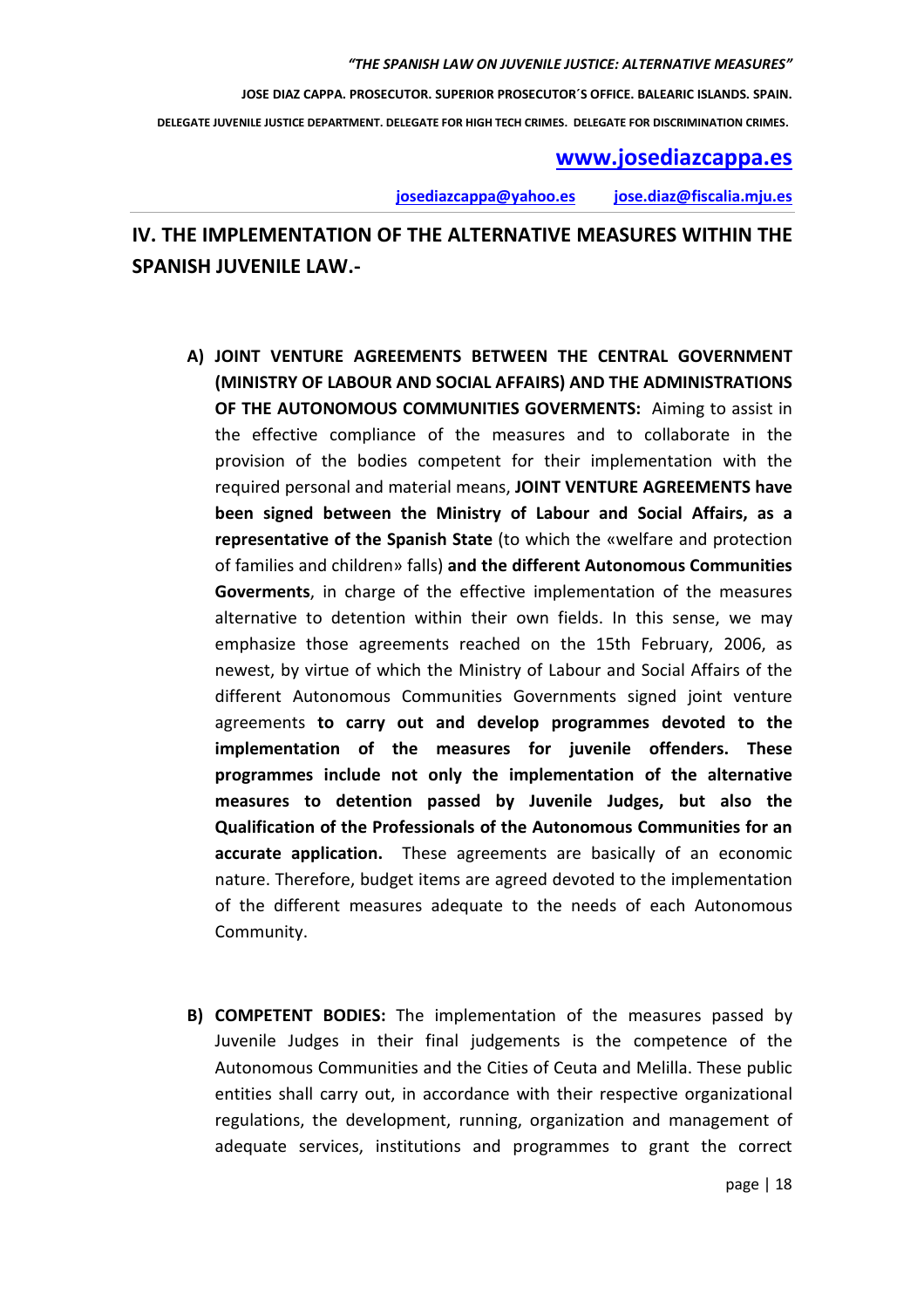**JOSE DIAZ CAPPA. PROSECUTOR. SUPERIOR PROSECUTOR´S OFFICE. BALEARIC ISLANDS. SPAIN.**

 **DELEGATE JUVENILE JUSTICE DEPARTMENT. DELEGATE FOR HIGH TECH CRIMES. DELEGATE FOR DISCRIMINATION CRIMES.** 

#### **www.josediazcappa.es**

#### **josediazcappa@yahoo.es jose.diaz@fiscalia.mju.es**

execution of the measures envisaged by the present Law. The fact of coinciding the duties concerning the execution of the criminal measures, on the one hand, and the protection of the child, on the other hand, facilitates the correct implementation of the criminal measures imposed to juvenile offenders, since firstly it facilitates the knowledge of the comprehensive situation of the minor and, secondly, it allows to best adjust the development of such execution and its possible variations to the interests of the minor.

**C) SPECIALIZED PROFESSIONALS<sup>4</sup> : "OPEN ENVIRONMENT CHILDCARE WORKERS". (***Educadores de Medio Abierto/ EMA)* The measures in an open environment are carried out by the so called **"open environment childcare workers"**, who undertake their duties by means of direct monitoring of the activity or activities the minor must conduct, assisting him/her in its/their correct performance and assessing the final result. For that, an **"individualized execution plan"<sup>5</sup>** is drawn prior to the commencement of the measures fulfilment. This plan includes the objectives to be reached and the way to do so. Usually, these open environment childcare workers work in **teams**, which are supervised by a **coordinator**, who shall analyze the progress level of the intervention together with the minor.

**<sup>4</sup> A/RES/45/110:** 

**<sup>15.2</sup> Persons appointed to apply non-custodial measures should be personally suitable and, whenever possible, have appropriate professional training and practical experience. Such qualifications shall be clearly specified.** 

**<sup>5</sup> A/RES/45/110:** 

**<sup>12.2 &</sup>quot;The conditions to be observed shall be practical, precise and as few as possible, and shall be aimed at reducing the likelihood of an offender relapsing into criminal behaviour and at increasing the offender's chances of social integration, taking into account the needs of the victim.** 

 **<sup>12.3</sup> At the beginning of the application of a non-custodial measure, the offender shall receive an explanation, orally and in writing, of the conditions governing the application of the measure, including the offender's obligations and rights".**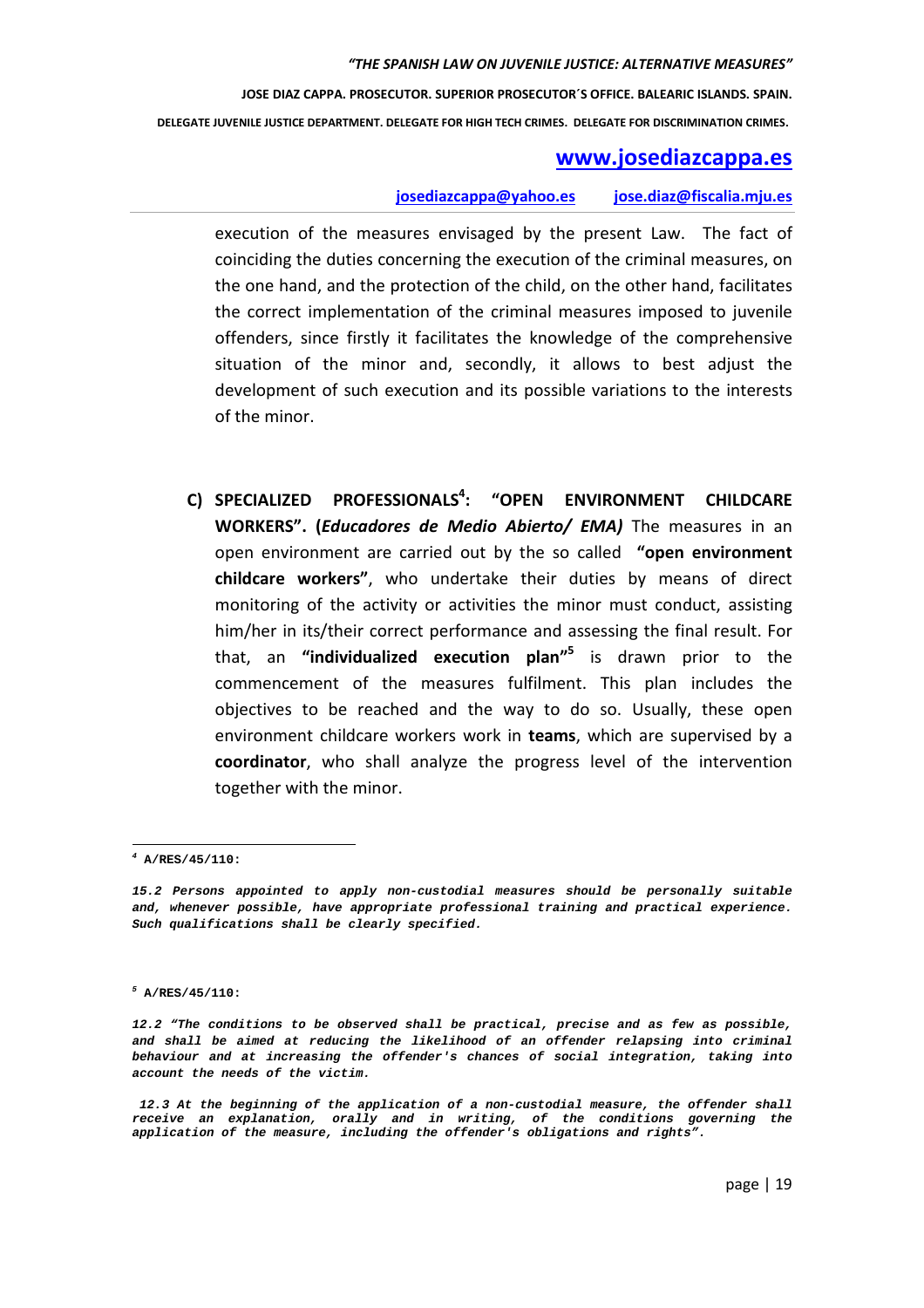## **www.josediazcappa.es**

**josediazcappa@yahoo.es jose.diaz@fiscalia.mju.es** 

- **D) PLACE OF IMPLEMENTATION:** The general rule presumes that the alternative measures have to be carried out within the normalized environment of the minor, whenever possible. Nevertheless, they may be carried out in other places should it benefit the minor.
- **E) WAY OF IMPLEMENTATION:** "**COLLABORATION OR JOINT VENTURE AGREEMENTS":** The Autonomous Communities and the Cities of Ceuta and Melilla may establish those **collaboration or joint venture agreements with other entities, whether public, such as State or Local Administration or the Administration of any other Autonomous Community, or non-profit private institutions necessary** for the implementation of the measures of their competence, under their direct supervision, without entailing, under any circumstance, the transfer of the protection and the responsibility derived from such implementation. The Autonomous Administration itself shall equip or give credit facilities to (where public resources are concerned), or accredit as collaborator (where private resources are concerned) the entities or persons that shall be allowed to carry out these mentioned duties, stating which kind of tasks may be delegated to them. The following tasks may not usually be delegated: the responsibility of the implementation, the supervision and monitoring duties and the relations with the Prosecution Service and judicial bodies.
- **F) REPORTS ON THE IMPLEMENTATION.** The Administration is under the supervision of the Juvenile Court and Prosecutor; therefore, they have to be accounted by means of appropriate reports and with the regularity established; likewise, whenever required or deemed necessary by the entity itself, reports on the implementation of the measures and the incidences related shall be issued, as well as on the personal evolution of the minors subject to them.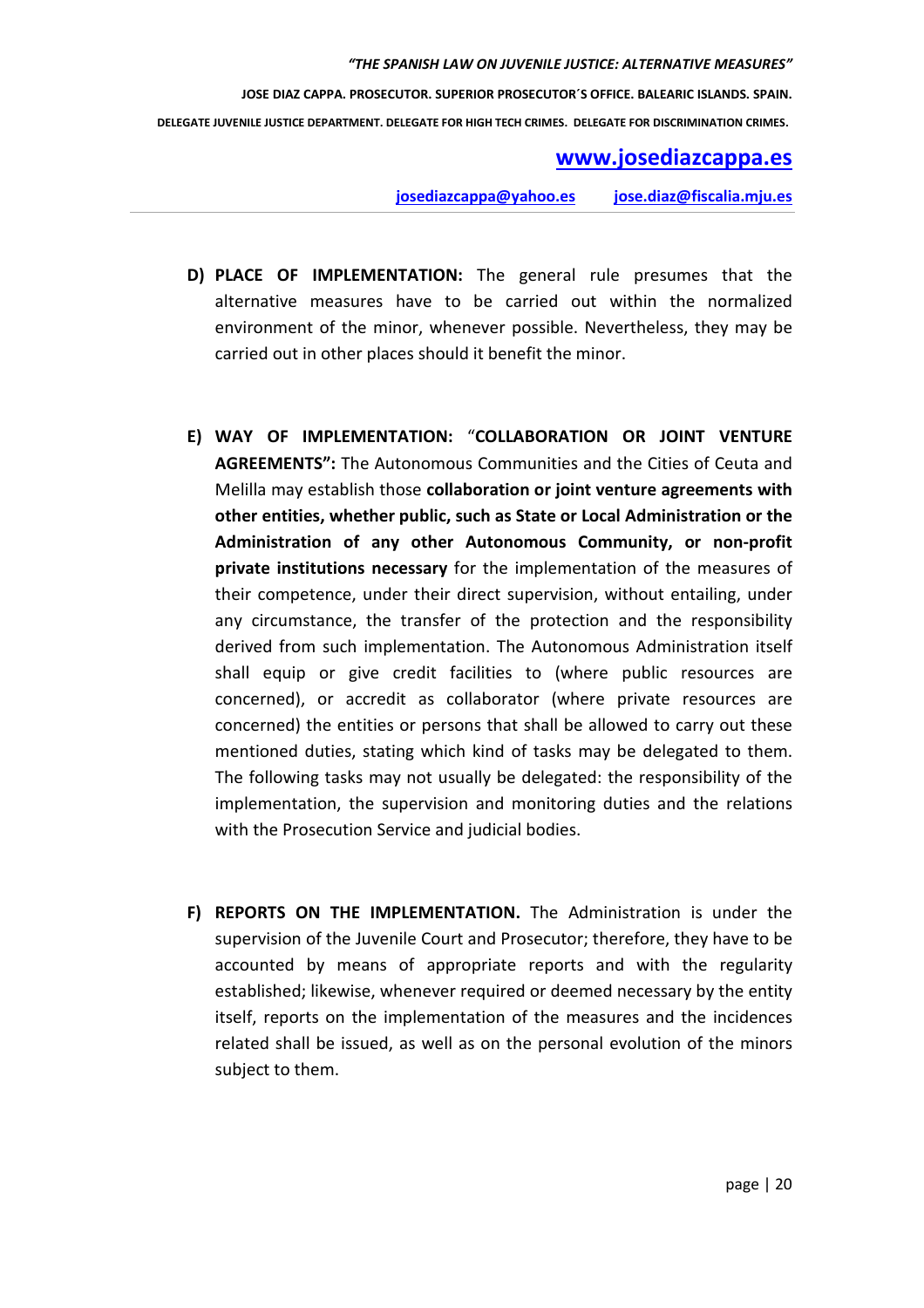## **www.josediazcappa.es**

#### **josediazcappa@yahoo.es jose.diaz@fiscalia.mju.es**

**G) RESPONSIBILITY OF THE PARTICIPANTS.** As it was mentions before, the implementation of the measures passed by the Juvenile Judges and their final judgements is the competence of the Autonomous Communities and the Cities of Ceuta and Melilla. **Such public entities shall carry out, in accordance with their respective organizational regulations, the establishment, running, organization and management of the services, institutions and programmes adequate to ensure the proper implementation of the measures envisaged** by the present Law, **being able to establish all the necessary collaboration or joint venture agreements with other entities, whether public**, **such as State or Local Administration or the Administration of any other Autonomous Community, or non-profit private institutions, for the implementation of the measures of their competence, under their direct supervision**, **without entailing, under any circumstance, the transfer of the protection and the responsibility derived from such implementation.** Therefore, the main responsibility of the proper implementation of the measure, as well as the provision of the necessary personal and material means, lies on the Autonomous Administration. Such Administration is the one that has to study the resources available within its territorial scope and select the appropriately or, in the event of non-availability, provide their development. Likewise, it shall assume the responsibilities which may be derived, in their implementation, from the actions of those persons or entities with which it has reached appropriate agreements for the implementation of the measures in the use of its duties, whether due to an inadequate selection *(culpa in eligendo or vicarious liability)* or due to the lack in monitoring the actions *(culpa in vigilando or vicarious liability)*, obviously without detriment to the liability pertinent to such subcontracted entities or persons.

In addition to the personal liability, the pecuniary liability derived from possible pecuniary damages which may be occasioned during the implementation of the measures, shall also be covered by the Autonomous Administration. It is important their cover by means of insurances against civil liability systems.

A basic matter is the protection of personal data of minors and their relatives, being the obligation of all the parties intervening in the implementation of the measure to reserve any information obtained related to the minors in the exercise of their duties, and to not disclose it to any third party alien to the implementation. Such duty persists following implementation under penalty of the appropriate liabilities.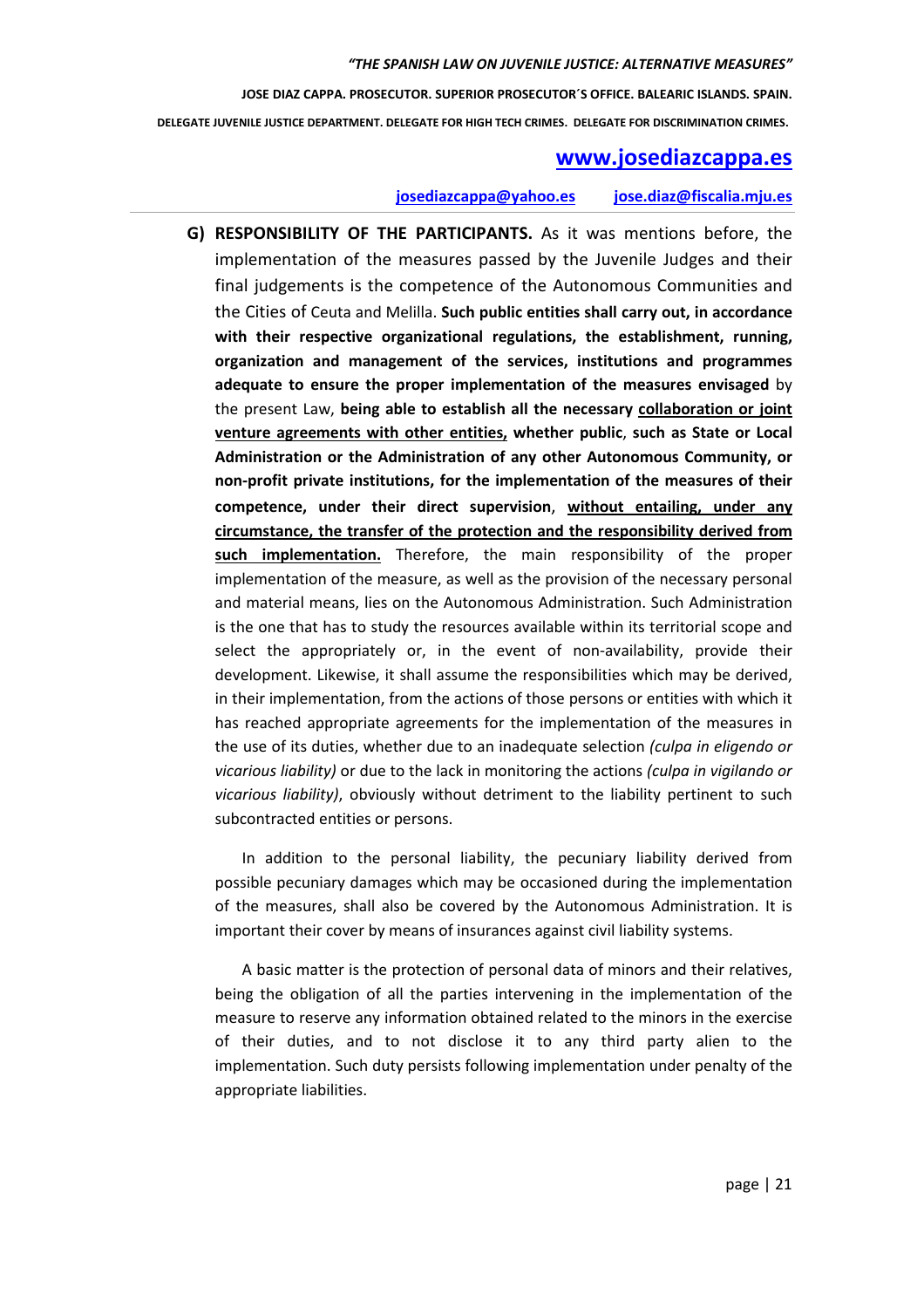## **www.josediazcappa.es**

**josediazcappa@yahoo.es jose.diaz@fiscalia.mju.es** 

- **H) SPECIALITIES OF EACH MEASURE:** *(A breach of the conditions to be observed by the offender may result in a modification or revocation of the non-custodial measure).* 
	- a. **Socio-Educational Tasks:** They try to satisfy the specific needs of the minor that limit his/her full development. They may mean the minor's attendance at and participation in a programme already available within the community, or a programme created «*ad hoc*» by the professionals in charge of the implementation of the measure. Some examples of socio-education tasks could be: attend an occupational workshop, a compensatory education class or a vocational training course; take part in structured youth work activities, attend classes to learn about social competence, etc.

**The outline of the implementation´s process of this measure could be as follows: (next page)**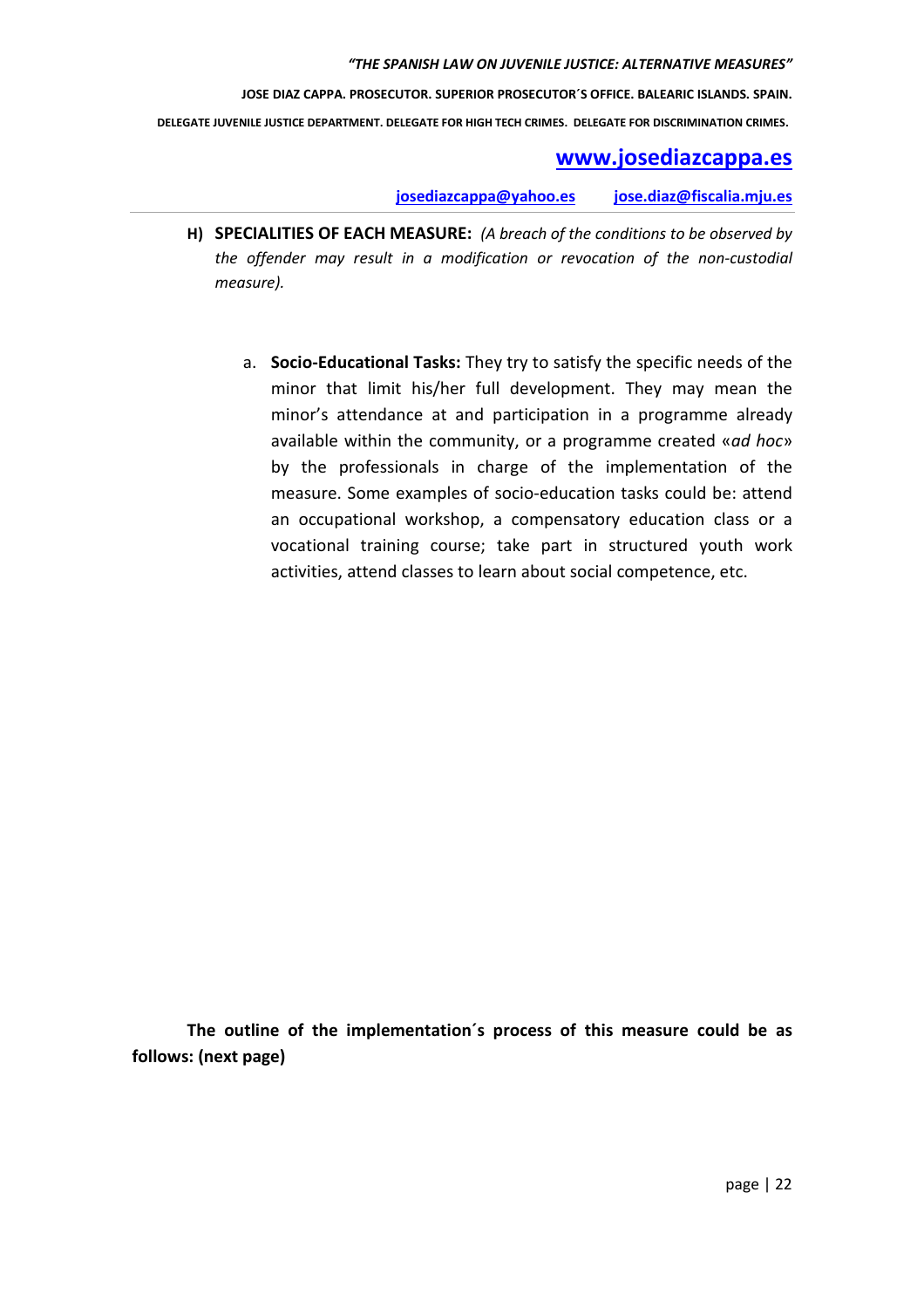**JOSE DIAZ CAPPA. PROSECUTOR. SUPERIOR PROSECUTOR´S OFFICE. BALEARIC ISLANDS. SPAIN.**

 **DELEGATE JUVENILE JUSTICE DEPARTMENT. DELEGATE FOR HIGH TECH CRIMES. DELEGATE FOR DISCRIMINATION CRIMES.** 

## **www.josediazcappa.es**

**josediazcappa@yahoo.es jose.diaz@fiscalia.mju.es** 

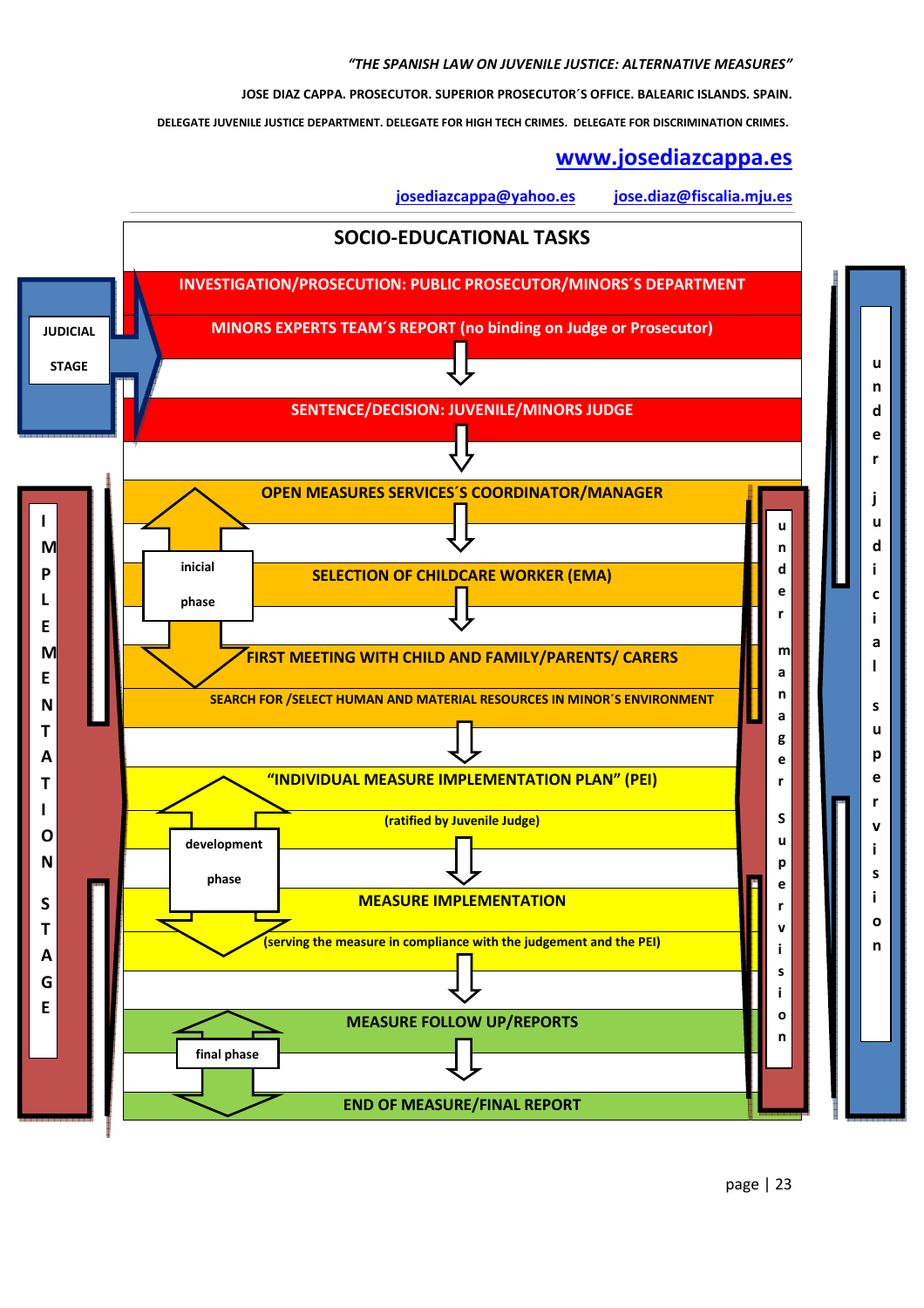## **www.josediazcappa.es**

**josediazcappa@yahoo.es jose.diaz@fiscalia.mju.es** 

**b. Day-Care Centre:** This measure has the purpose to provide a minor with a structured environment during the part of the day when socioeducational activities that may compensate for the absence of the family environment are carried out. They are commonly used to take back conduct disorders (CD). The objective varies according to the age of the minor: whether he/she is included in the age group of compulsory education (until 16 years of age in Spain) or not. In the first case, the activities to be carried out at the day-care centre shall be coordinated with those pertinent to the school. In the second case, the objective shall mainly be the search for the labour market insertion of the minor. Most Autonomous Communities have created their own Day-Care Centres. Should these centres were not available they would be sought within the public and private resources of the environment in order to meet the needs of the minor. These day-care centres offer activities such as extra support lessons, traffic, sex or gender-based violence education, or acquisition of social skills.

**The outline of the implementation´s process of this measure could be as follows: (next page)**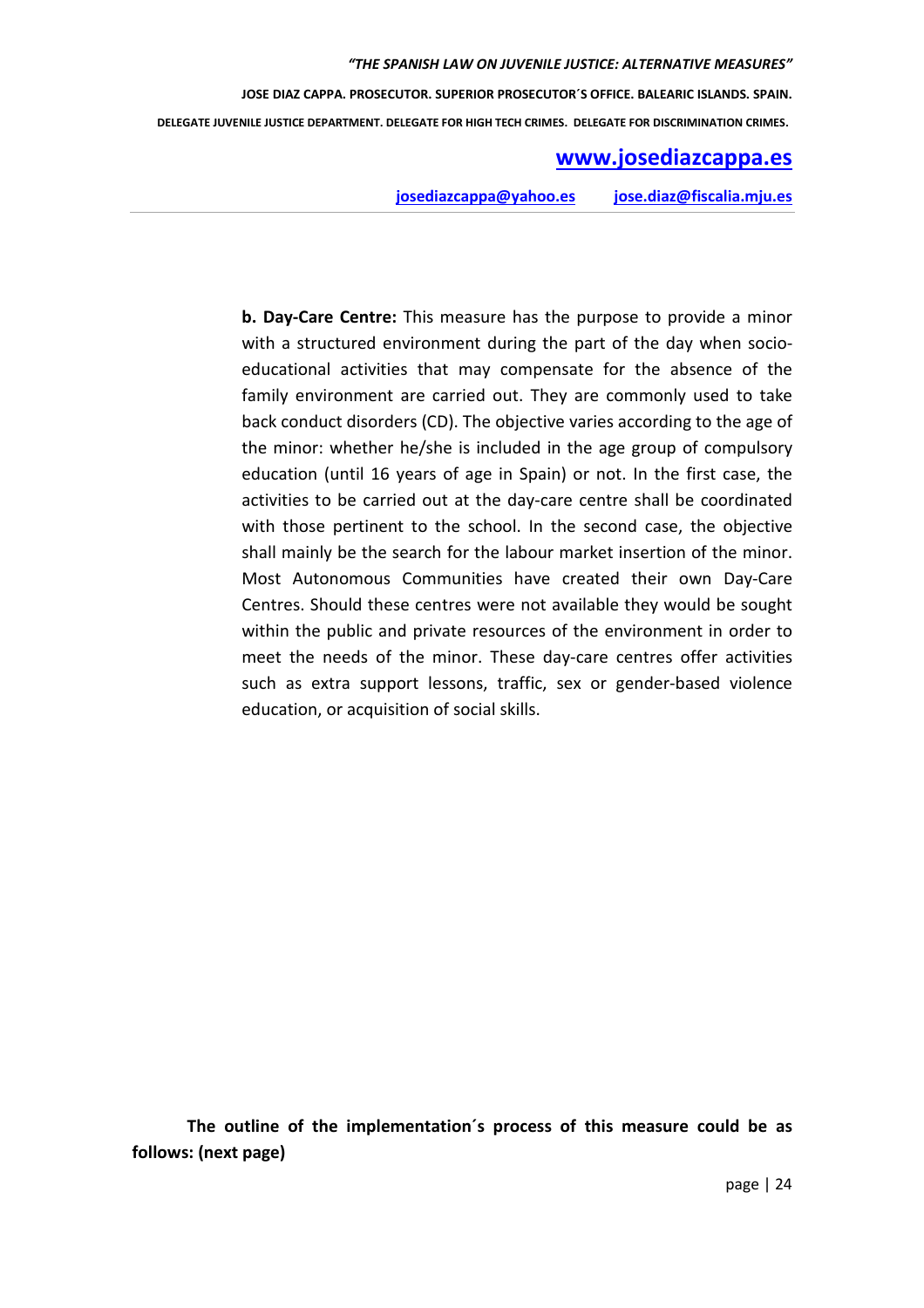**JOSE DIAZ CAPPA. PROSECUTOR. SUPERIOR PROSECUTOR´S OFFICE. BALEARIC ISLANDS. SPAIN.**

 **DELEGATE JUVENILE JUSTICE DEPARTMENT. DELEGATE FOR HIGH TECH CRIMES. DELEGATE FOR DISCRIMINATION CRIMES.** 

#### **www.josediazcappa.es**

**josediazcappa@yahoo.es jose.diaz@fiscalia.mju.es** 

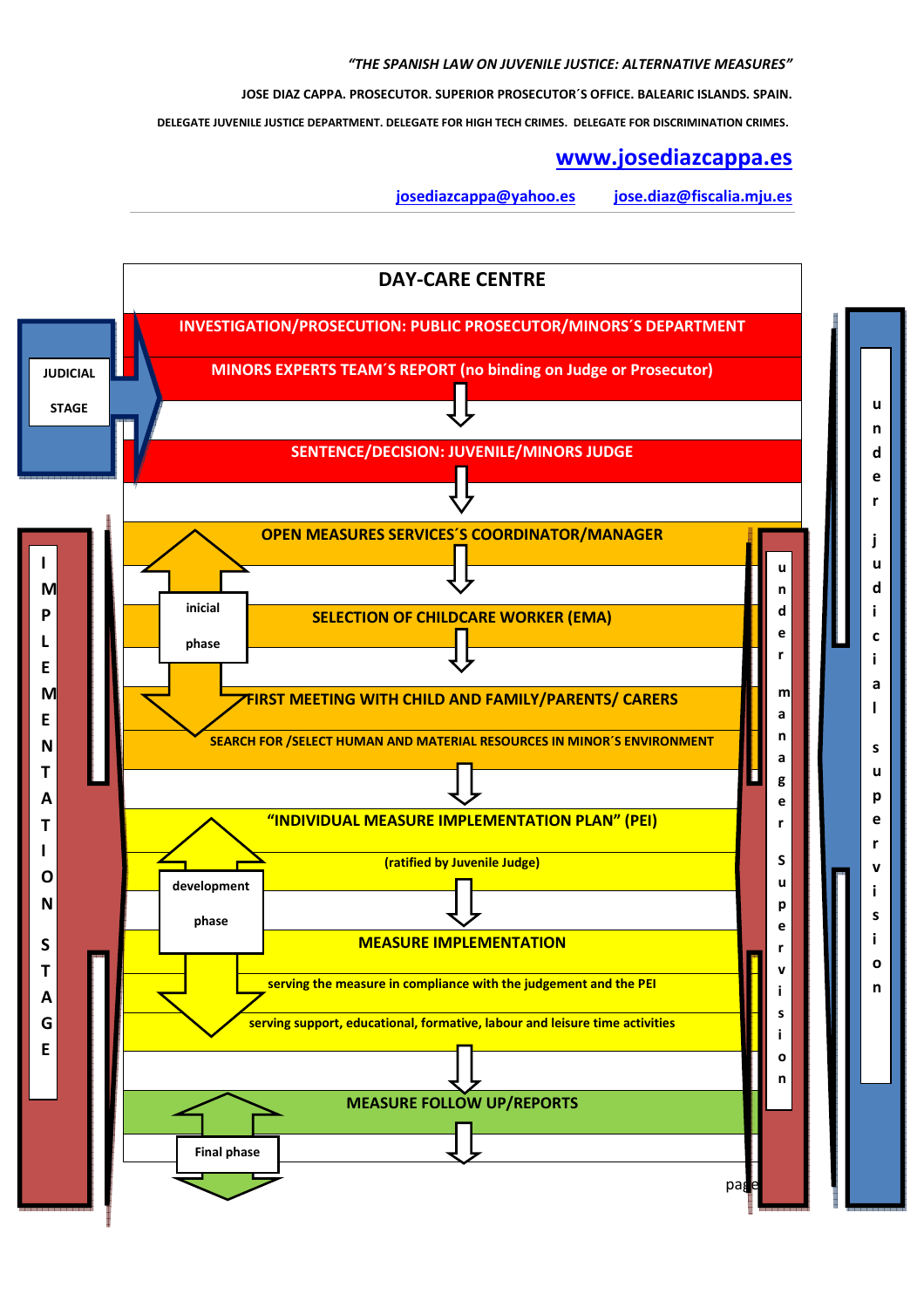## **www.josediazcappa.es**

**josediazcappa@yahoo.es jose.diaz@fiscalia.mju.es** 

#### **END OF MEASURE/FINAL REPORT**

**c. Community Services:** It shall be preferably sought to connect the nature of the activity of this measure with the legal rights affected by the facts committed by the minor. This measure is mainly intended to turn the reproach to the behaviour of the minor into a useful and effective redress to the society. The activities to be carried out shall meet the following conditions below:

a) Be of social interest or be carried out in the interests of the persons in a situation of scarcity.

b) Be connected preferably with the nature of the damage caused.

c) Not to infringe upon the dignity of the minor.

d) Not to be dependent on the attainment of economic interests.

3. The provisions of the minor shall be non-remunerated and the rights pertinent to the Social Security shall be granted.

**The outline of the implementation´s process of this measure could be as follows: (next page)**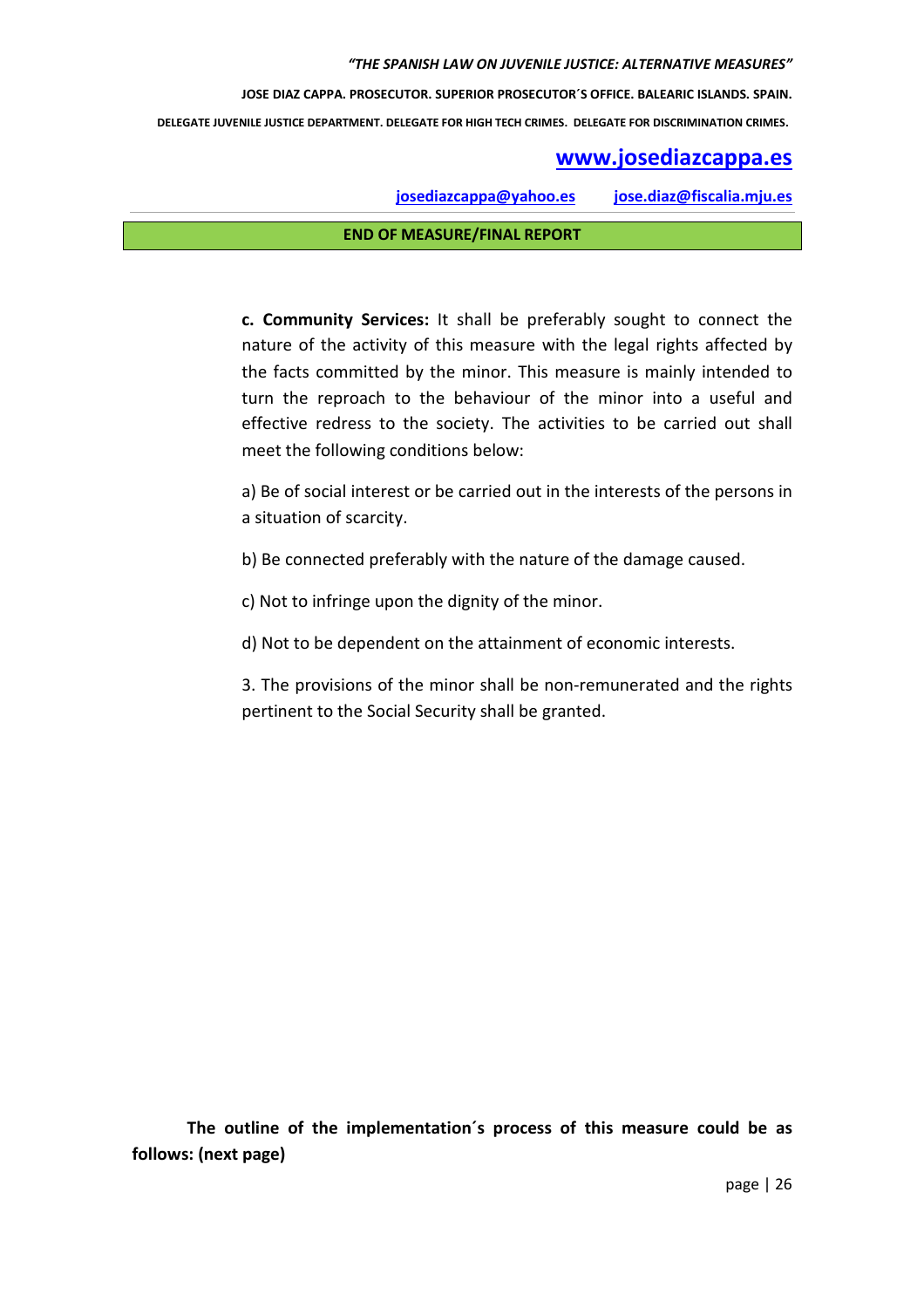**JOSE DIAZ CAPPA. PROSECUTOR. SUPERIOR PROSECUTOR´S OFFICE. BALEARIC ISLANDS. SPAIN.**

 **DELEGATE JUVENILE JUSTICE DEPARTMENT. DELEGATE FOR HIGH TECH CRIMES. DELEGATE FOR DISCRIMINATION CRIMES.** 

#### **www.josediazcappa.es**

**josediazcappa@yahoo.es jose.diaz@fiscalia.mju.es** 

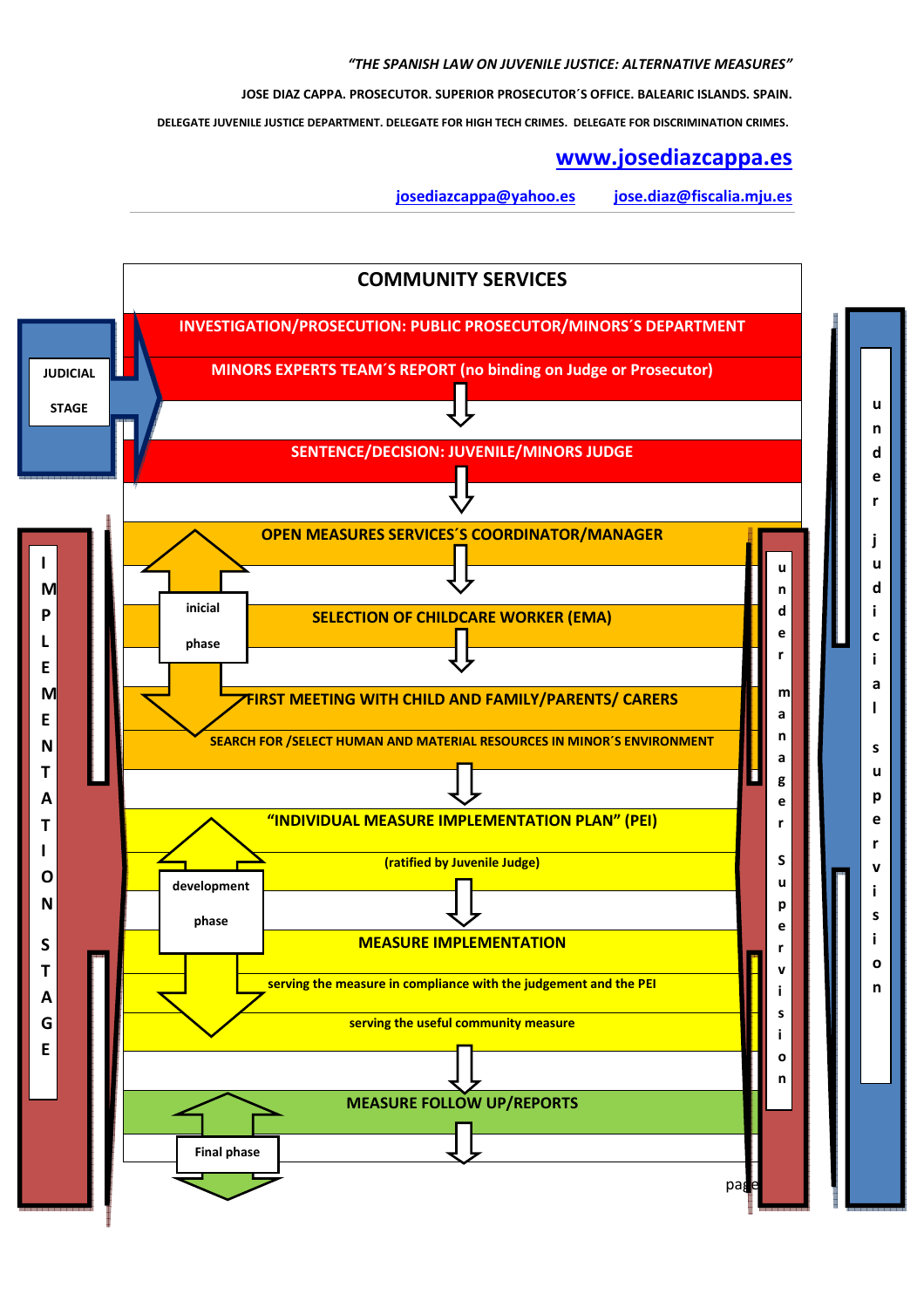## **www.josediazcappa.es**

**josediazcappa@yahoo.es jose.diaz@fiscalia.mju.es** 

#### **END OF MEASURE/FINAL REPORT**

**d. Probation (supervised release program, under judicial supervision):**  Here the juvenile offender is subject, during the term established by the judgement, to the surveillance and supervision of the specialised personnel. This is intended to make the minor acquire the necessary skills, abilities and attitudes required for a correct personal and social development. During the time of probation, the minor shall also carry out the duties and observe the prohibitions which, according to the present Law, the Judge may impose. This is, without any doubt, the most used measure and the one counting on more contents possibilities. It is the duty of the open environment childcare worker to become fully aware of the family, labour, social and educational needs of the minor. The application of this measure is very versatile, since it allows to gather together in just one single measure all the different risk factors of the minor and his/her family (family history, economic situation, friends of the minor, consumption, intellectual and cultural shortages, educational failure, etc).

**The outline of the implementation´s process of this measure could be as follows: (ext page)**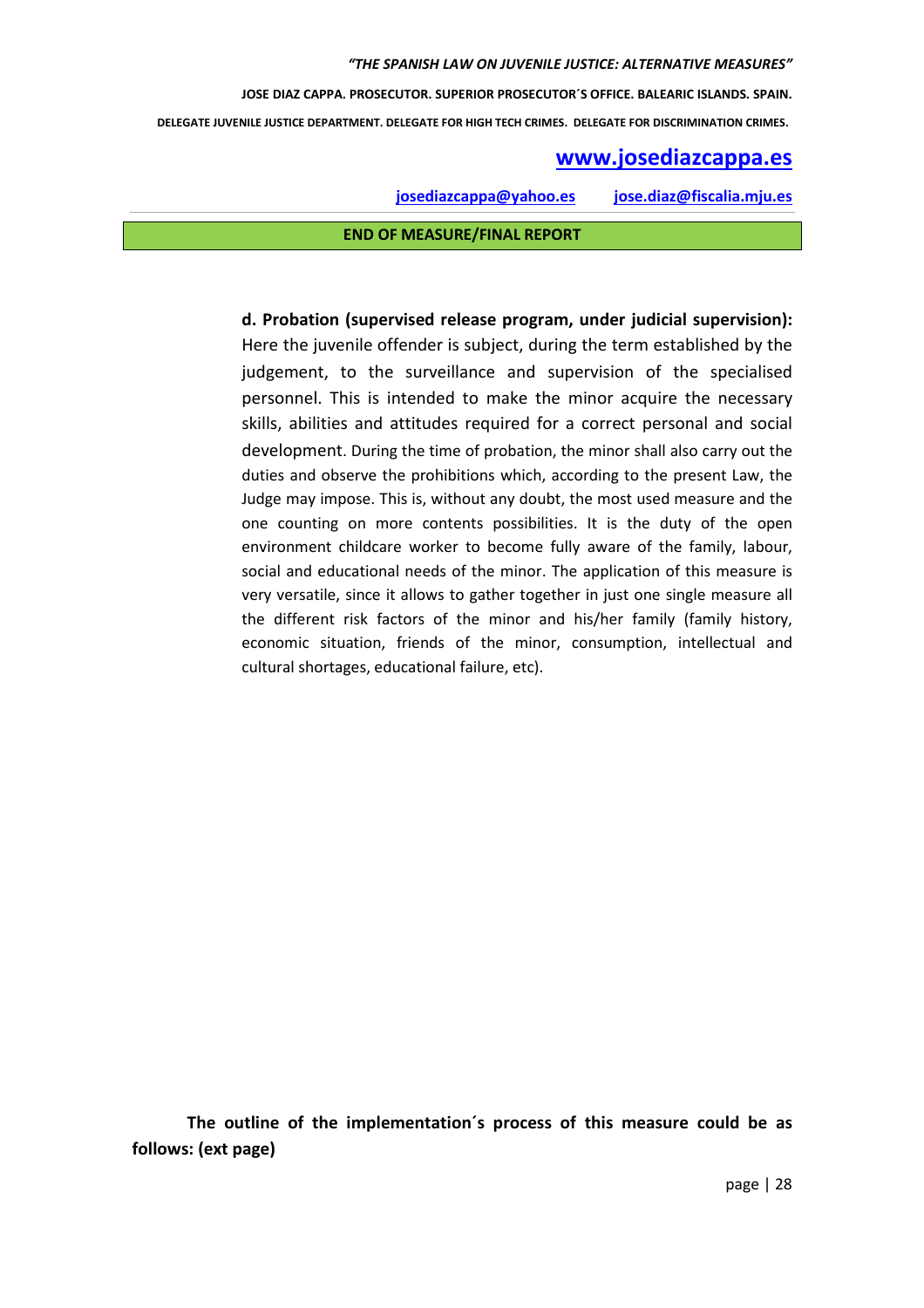**JOSE DIAZ CAPPA. PROSECUTOR. SUPERIOR PROSECUTOR´S OFFICE. BALEARIC ISLANDS. SPAIN.**

 **DELEGATE JUVENILE JUSTICE DEPARTMENT. DELEGATE FOR HIGH TECH CRIMES. DELEGATE FOR DISCRIMINATION CRIMES.** 

## **www.josediazcappa.es**

**josediazcappa@yahoo.es jose.diaz@fiscalia.mju.es** 

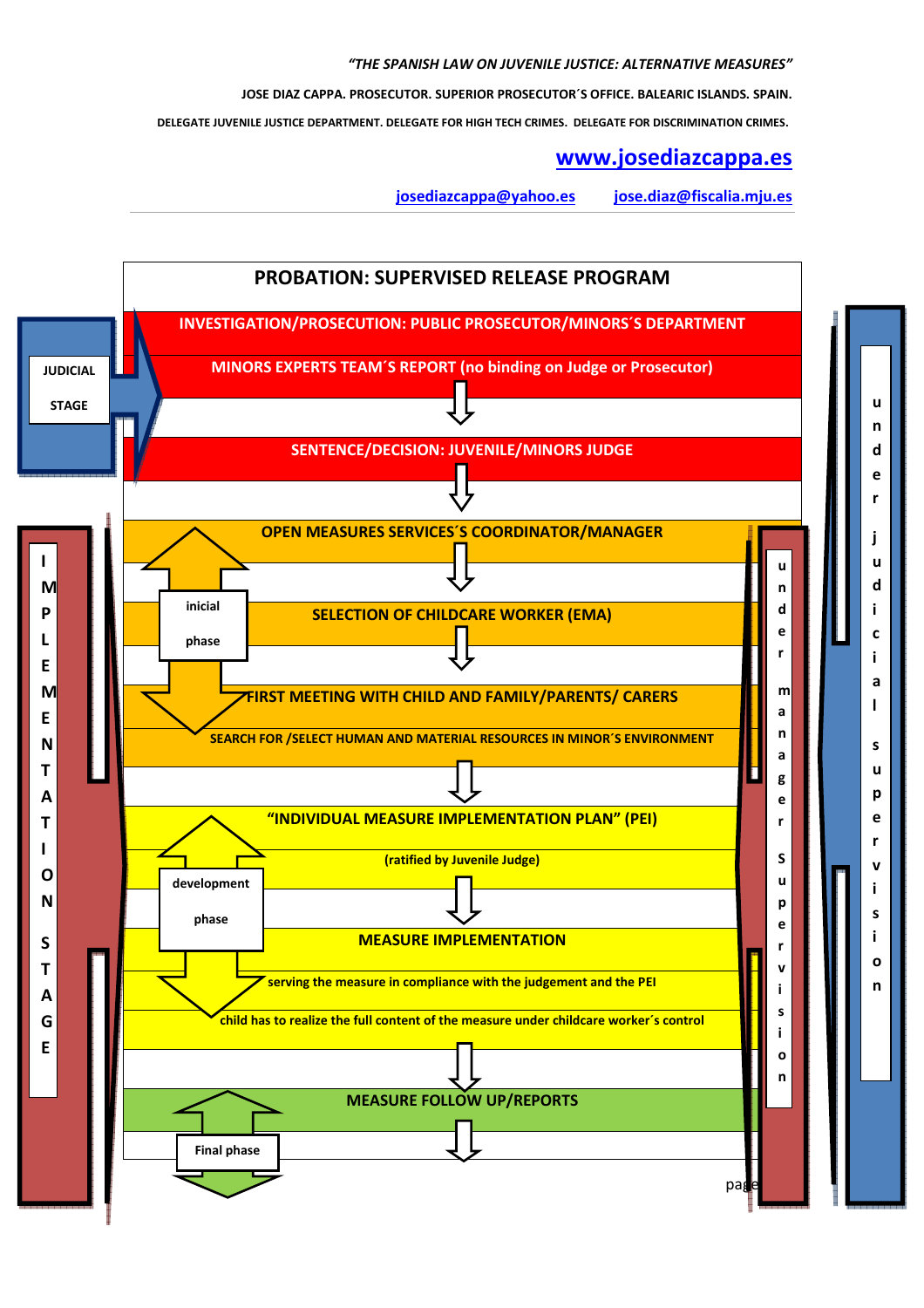**JOSE DIAZ CAPPA. PROSECUTOR. SUPERIOR PROSECUTOR´S OFFICE. BALEARIC ISLANDS. SPAIN.**

 **DELEGATE JUVENILE JUSTICE DEPARTMENT. DELEGATE FOR HIGH TECH CRIMES. DELEGATE FOR DISCRIMINATION CRIMES.** 

## **www.josediazcappa.es**

**josediazcappa@yahoo.es jose.diaz@fiscalia.mju.es** 

#### **END OF MEASURE/FINAL REPORT**

**f. House or detention centre Weekend Arrest.** This is a measure considered to be useful for those minors who tend to commit acts of hooliganism or vandalism during the weekends (normally public damages or disturbances). The implementation of this measure depends on its nature: it may be home detention (in which case effective monitoring is carried out by police officers) or detention at a centre (in which case the centre itself is responsible for ensuring the temporary confinement of the minor). The production of an individualized implementation project depends on the duration of the measure: these projects are normally produced where the duration of the detention is above four weekends. In these cases confinement may be accompanied by the performance of any socio-educational task, usually intended to make the minor learn how to structure his/her free and leisure time.

**The outline of the implementation´s process of this measure could be as follows: (next page)**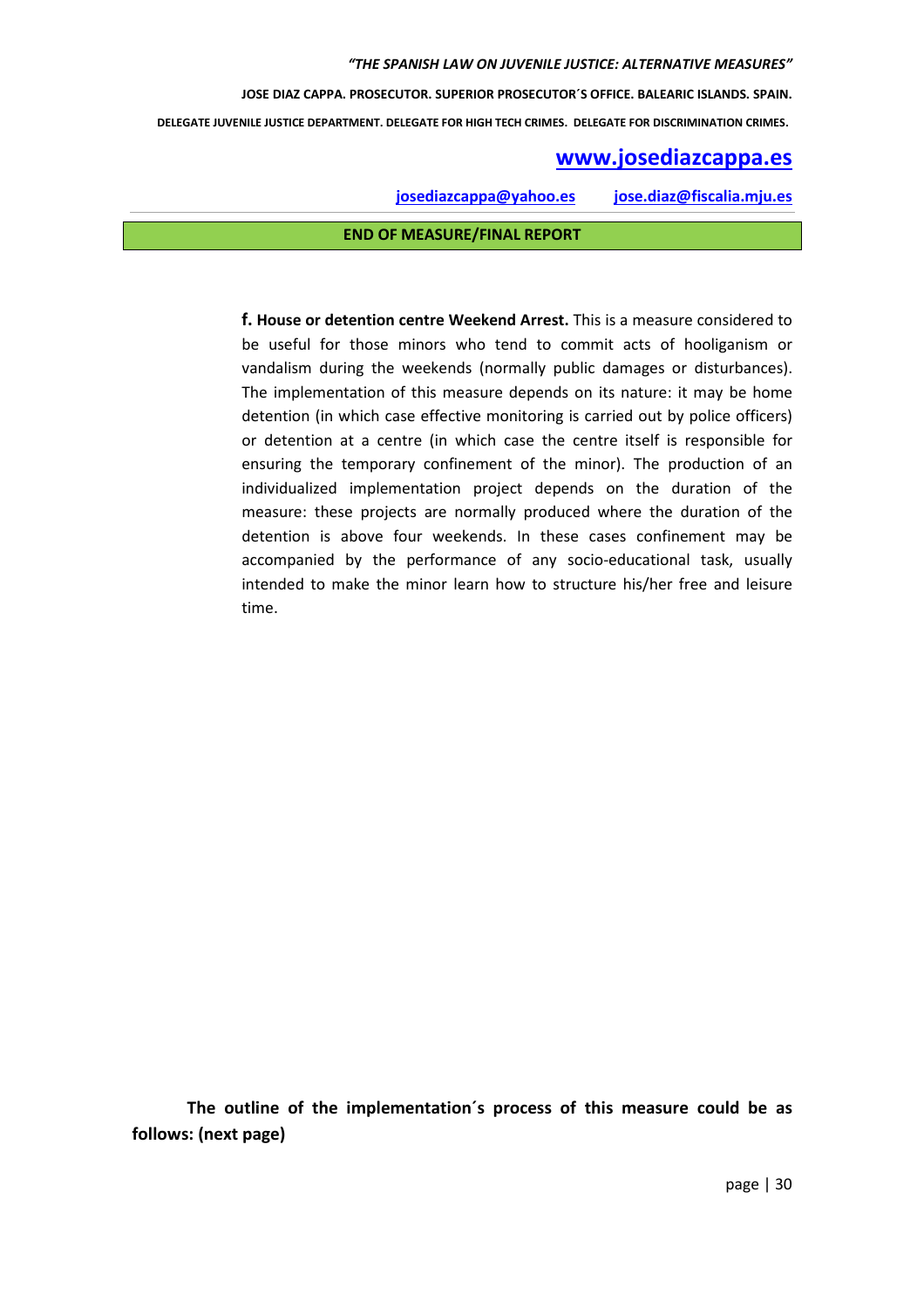**JOSE DIAZ CAPPA. PROSECUTOR. SUPERIOR PROSECUTOR´S OFFICE. BALEARIC ISLANDS. SPAIN.**

 **DELEGATE JUVENILE JUSTICE DEPARTMENT. DELEGATE FOR HIGH TECH CRIMES. DELEGATE FOR DISCRIMINATION CRIMES.** 

## **www.josediazcappa.es**

**josediazcappa@yahoo.es jose.diaz@fiscalia.mju.es** 



page | 31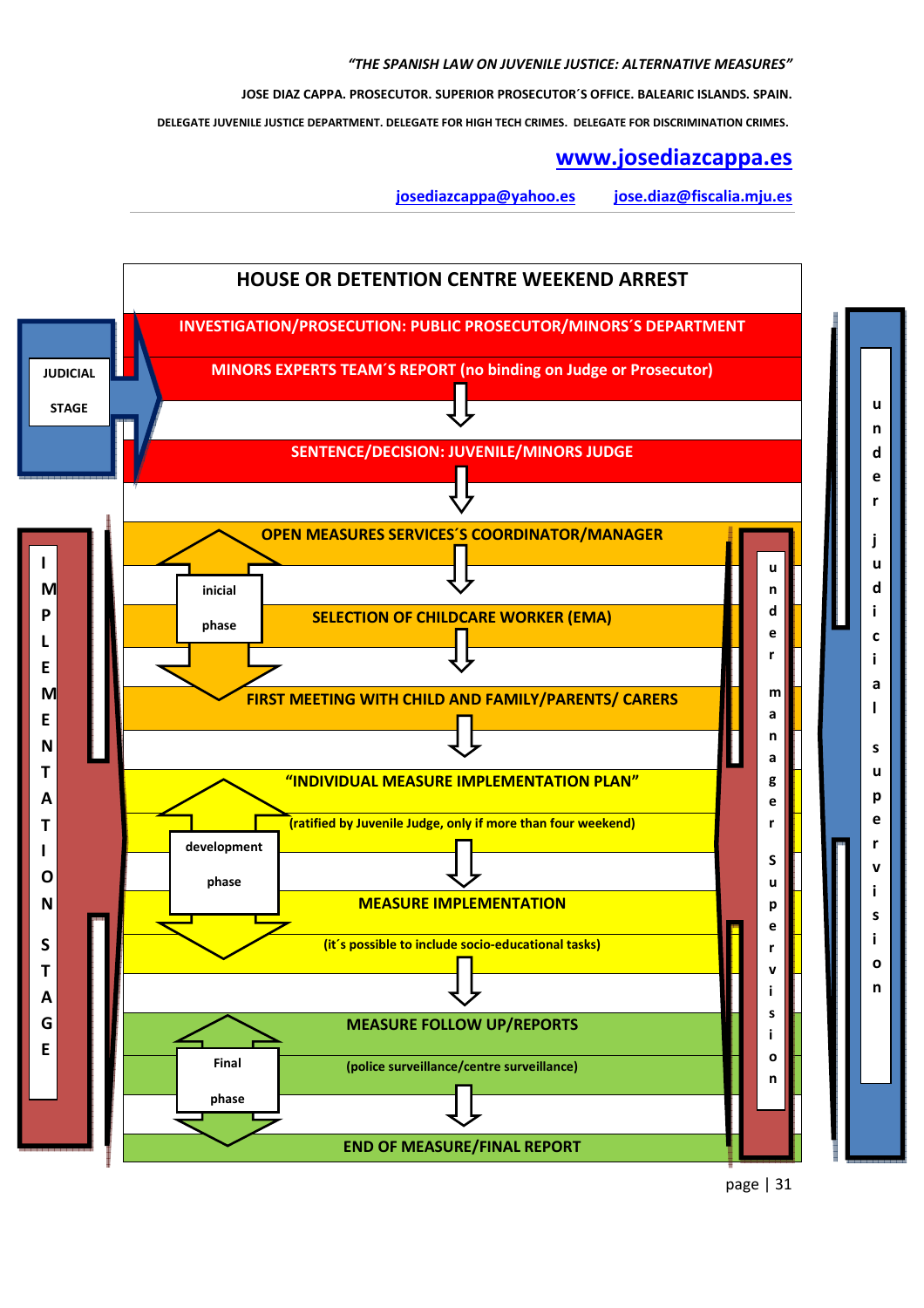## **www.josediazcappa.es**

**josediazcappa@yahoo.es jose.diaz@fiscalia.mju.es** 

**e. Out-Patient Treatment (OPT).** This measure is really suitable for cases of unbalanced state of mind or any other physic disturbance which may be attended with no need of confinement (delirium, bipolar disorders, borderline, aggressiveness, anorexia, etc.). This measure is also suitable for significant behaviour disorders. The implementation of such measure is basically achieved by means of using the public or private health services within the closest environment of the minor. Therefore, it is essential that the open environment childcare worker becomes aware in advance of which resources are available in order to be able to offer them to the minor and his/her family as a valid alternative. In these cases the individualized implementation plan shall also count on the criteria of the therapeutic intervention doctors; these criteria are necessary to achieve the final objective (programme of social and health guidelines to be followed by the minor). The coordination between the open environment officer and the doctor is something essential. Likewise, whenever **communicable diseased or any other risks for the health of the minors or for those living with them** are concerned, the respective control and monitoring may be entrusted to the relevant authorities or Health Services.

**The outline of the implementation´s process of this measure could be as follows: (next page)**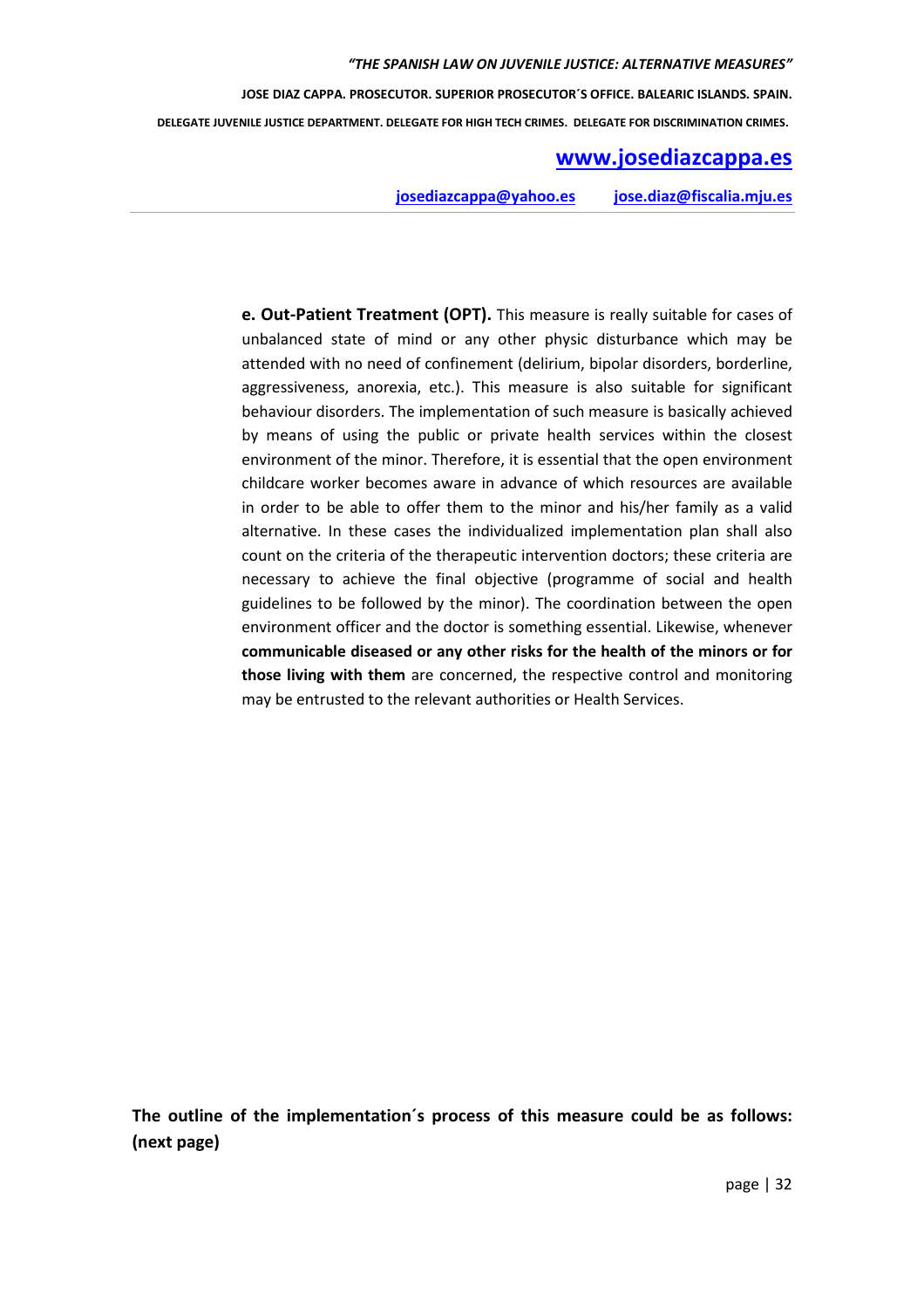**JOSE DIAZ CAPPA. PROSECUTOR. SUPERIOR PROSECUTOR´S OFFICE. BALEARIC ISLANDS. SPAIN.**

 **DELEGATE JUVENILE JUSTICE DEPARTMENT. DELEGATE FOR HIGH TECH CRIMES. DELEGATE FOR DISCRIMINATION CRIMES.** 

#### **www.josediazcappa.es**

**josediazcappa@yahoo.es jose.diaz@fiscalia.mju.es** 

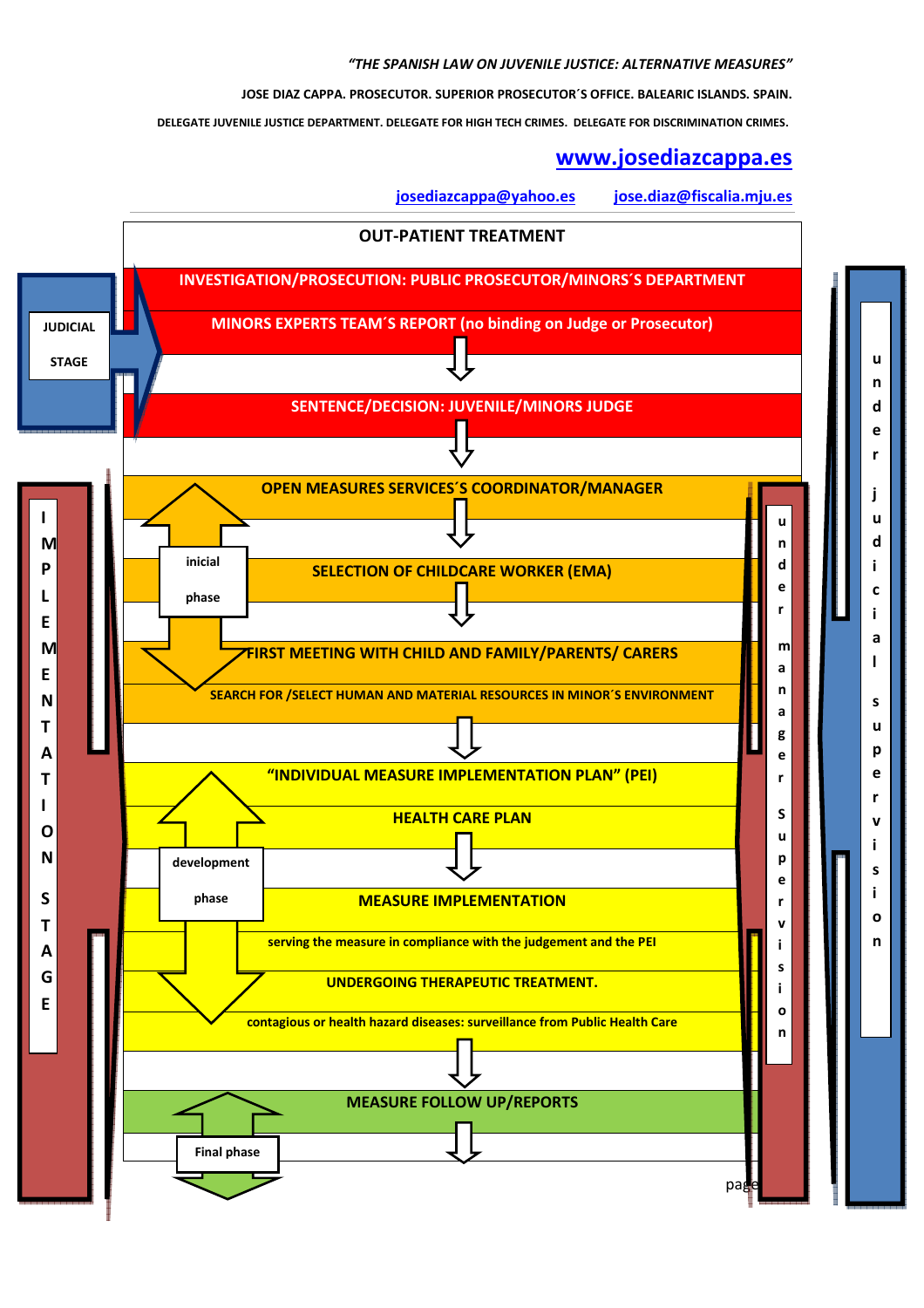## **www.josediazcappa.es**

**josediazcappa@yahoo.es jose.diaz@fiscalia.mju.es** 

#### **END OF MEASURE/FINAL REPORT**

**f. Residential Arrengements: Cohabitation with a person, family or educational (support) group** is a measure that tries to provide the minor with a positive socialization environment, through his/her cohabitation with a person, a family other than his/her family or an educational group for a period of time determined by the Judge. This person, family or group offers itself to act as a family as for the development of socio-affective and prosocial guidelines of the minor is concerned. It is mainly used to provide the minor with an adequate cohabitation environment when it is precisely his/her own family environment the negative cause of his/her problems.

For the correct implementation of this measure it is necessary a previous selection and maintenance process of the persons, families or educational groups within which the most adequate to the minor profile may be subsequently selected. The pre-selection and maintenance tasks shall be carried out by the administration in charge of the implementation of the judicial order.

The labour of the selected persons is of a voluntary nature and paid.

The open environment worker, following the development of the individualized implementation plan, shall be appropriately coordinated with the persons, family or educational group concerned for the accurate development of the measure.

The most important final consequence of the present measure, and that differentiates it from the remaining measures, is the last assessment which shall be made on the opportunity to reinstate the concerned minor into his/her family.

During the implementation of the measure, the minor shall preserve the right to have contact with his/her family, provided that no express judicial prohibition exists.

**The outline of the implementation´s process of this measure could be as follows: (next page)**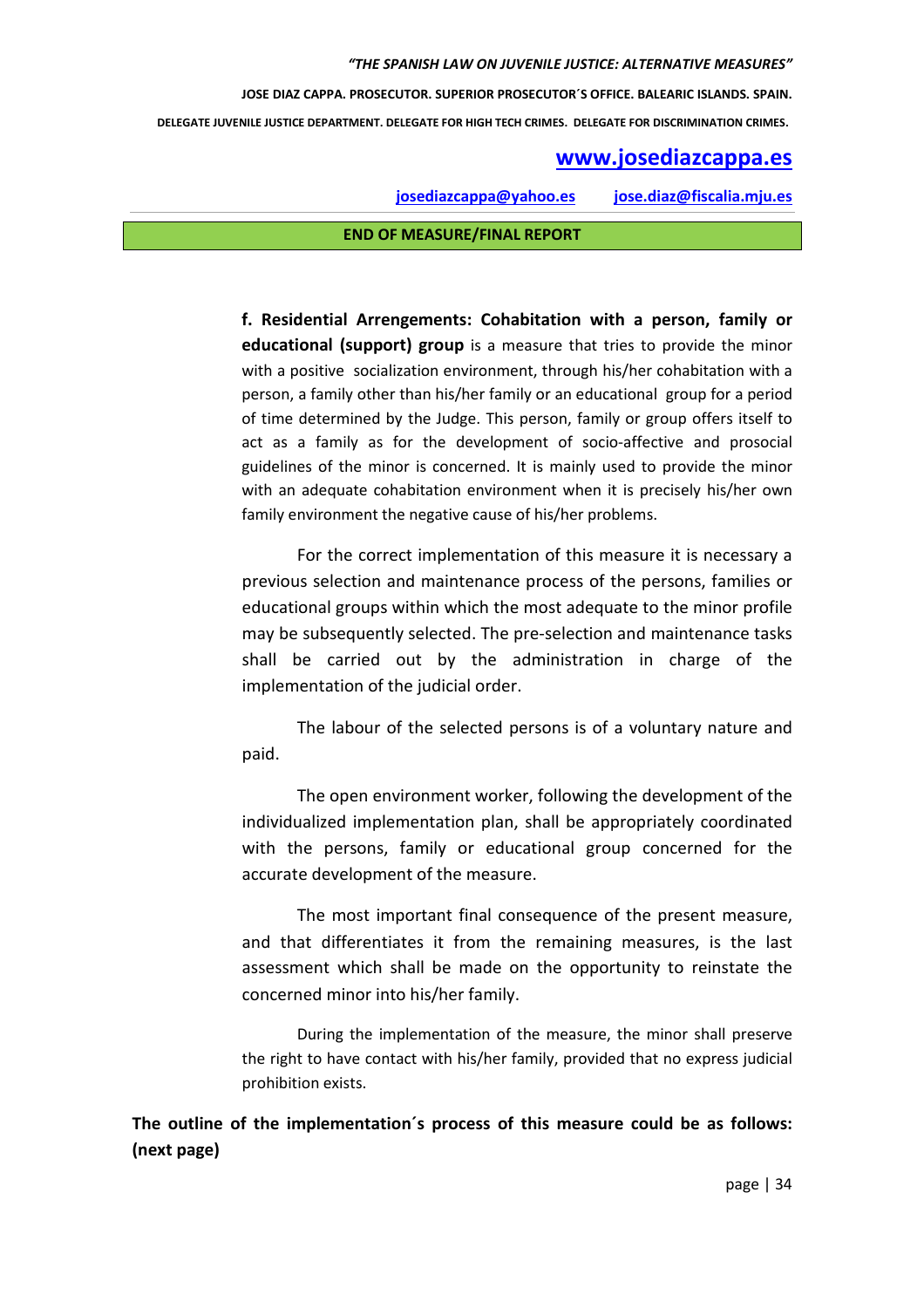**JOSE DIAZ CAPPA. PROSECUTOR. SUPERIOR PROSECUTOR´S OFFICE. BALEARIC ISLANDS. SPAIN.**

 **DELEGATE JUVENILE JUSTICE DEPARTMENT. DELEGATE FOR HIGH TECH CRIMES. DELEGATE FOR DISCRIMINATION CRIMES.** 

#### **www.josediazcappa.es**

**josediazcappa@yahoo.es jose.diaz@fiscalia.mju.es** 

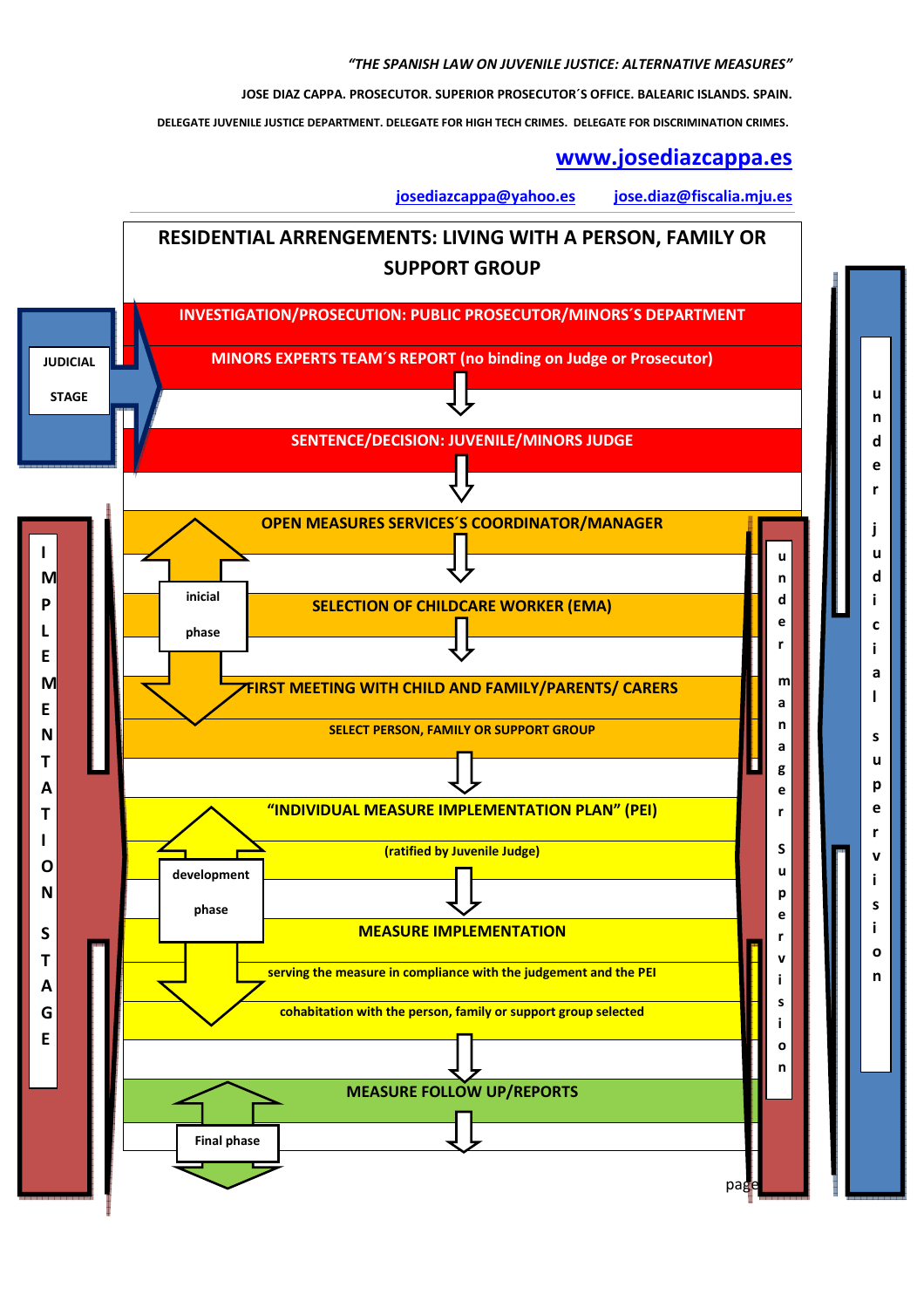**JOSE DIAZ CAPPA. PROSECUTOR. SUPERIOR PROSECUTOR´S OFFICE. BALEARIC ISLANDS. SPAIN.**

 **DELEGATE JUVENILE JUSTICE DEPARTMENT. DELEGATE FOR HIGH TECH CRIMES. DELEGATE FOR DISCRIMINATION CRIMES.** 

## **www.josediazcappa.es**

**josediazcappa@yahoo.es jose.diaz@fiscalia.mju.es** 

**END OF MEASURE/FINAL REPORT** 

#### **I) VICTIMS AND OTHER OFFENDED PEOPLE PARTICIPATION.-.**

Victims and/or offended are able to exercise every kind of criminal and civil actions as the Prosecutor Service, and they normally must be hearing when a proposal (meditation, compensation, conciliation, suspension of measures, etc) is done as regards the situation of the young offender. Their participation is very important in the implementation´s process, and their position in taking into consideration, but it is no binding on Judge or Prosecutor.

#### **J) OFFENDER´S FAMILY PARTICIPATION:**

Offender´s family participation is foreseen as a basic principle of the Spanish Law on Juvenile Justice. It must be promoted the collaboration and support of parents, guardian or another representatives while measures are been served.

## **K) PUBLIC PARTICIPATION AND PUBLIC UNDERSTANDING AND CO-OPERATION:**

Spanish Juvenile Law follows as regards public participation and cooperation the same rules listed in Tokyo ones:

*"17.1 Public participation should be encouraged as it is a major resource and one of the most important factors in improving ties between offenders undergoing non-custodial measures and the family and community. It should complement the efforts of the criminal justice administration.* 

 *17.2 Public participation should be regarded as an opportunity for members of the community to contribute to the protection of their society.*